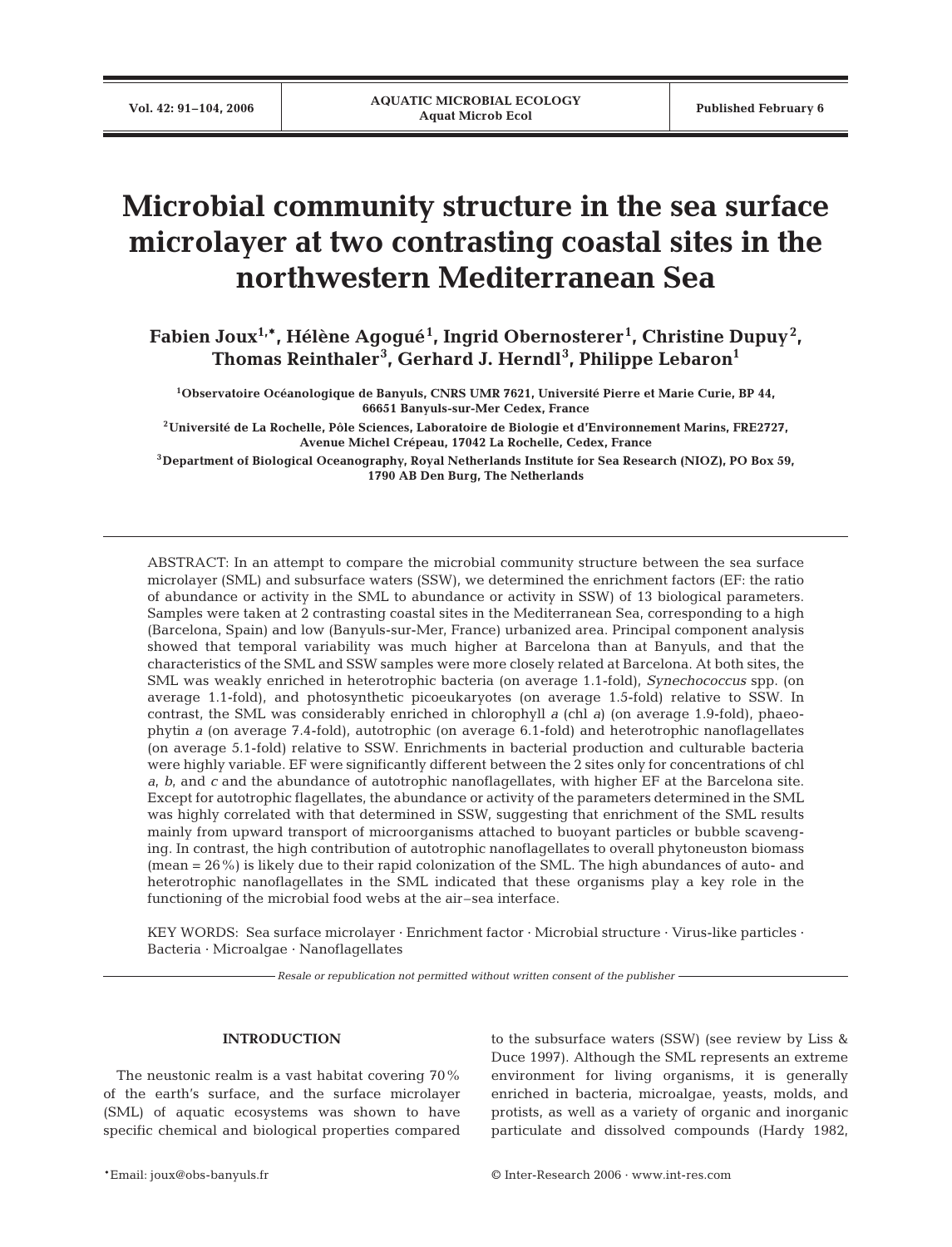

Williams et al. 1986). However, our knowledge of the biology of the SML is still in its infancy. Patterns in the distribution of neuston and the relationship between their abundance and environmental factors are poorly understood.

On the one hand, organisms present in the SML may have developed life strategies to survive in this habitat exposed to intense solar radiation, high temperature and/or salinity gradients, toxic organic substances, and heavy metals (see review by Maki 1993). On the other hand, the SML is enriched in organic material from natural and anthropogenic origins and this could fuel bacterial growth and the development of SML-bound microbial food webs (Williams et al. 1986, Kuznetsova & Lee 2001). However, there is no clear evidence to indicate that biogenic surfactants and other organic materials, which accumulate in the SML, stimulate biological productivity. The role of microorganisms in the SML is still unclear and controversial. Although higher abundances of microorganisms have been frequently reported in the SML compared to SSW (Marumo et al. 1971, Kuznetsova et al. 2004), lower microbial abundances in the SML have also been observed (Bell & Albright 1982). Variability in literature values of microbial abundances might be related to the use of different sampling devices to collect the SML and/or to variability in the formation of the SML (Carlson 1982, Hardy 1997, Agogué et al. 2004).

Microorganisms and their abiotic environment are linked and influence each other (e.g. concentration and quality of dissolved organic matter available for heterotrophic bacteria). Moreover, biotic interactions such as predation, viral infection, and antibiosis occur and we know little of these interactions in the SML. Light inhibition may affect viruses and also the physiological state of host organisms, and this inhibition may vary depending on the trophic status of ecosystems and on variations in light intensities. Several reports have shown that microalgae in the SML are sometimes photoinhibited (see review by Hardy 1997), and it is still unclear whether they form the basis of the food web in the SML (Obernosterer et al. 2005).

To our knowledge, no previous study has simultaneously investigated and compared most of the components of the microbial food web (i.e. viruses, bacteria, pico- to micro-algae, autoand heterotrophic nanoflagellates) in the SML and SSW. In an effort to inves-

tigate the structure of the microbial food web operating in the SML, we sampled 2 coastal sites in the northwestern Mediterranean Sea characterized by different trophic conditions at different periods of the year. This data set was used to analyze temporal and spatial changes in the structure and productivity of microbial communities in both the SML and SSW.

# **MATERIALS AND METHODS**

**Field sites.** Samples were collected at 2 coastal sites in the northwestern Mediterranean Sea: the Bay of Banyuls-sur-Mer (France) (42° 29' N, 03° 08' E; Station d'Observation Laboratoire Arago, SOLA), and offshore from the Olympic Harbor in Barcelona (Spain) (41° 23' N, 02° 14' E) (Fig. 1). The Bay of Banyuls-sur-Mer is oligotrophic (Médernach et al. 2001, Grémare et al. 2003). The Barcelona site is moderately eutrophic and impacted by an urban sewage sludge outfall (Bayona et al. 1991, Chalaux et al. 1994) (Fig. 1). Samples were collected during 4 cruises, each lasting 2 to 3 d (March 2001, September 2001, March 2002, and June-July 2002) (see Table 1).

**Sample collection.** Sampling of the SML and SSW was conducted early in the morning (05:00 to 09:00 h) from an inflatable boat. The SML was collected using 2 metal screens, which consisted of a stainless steel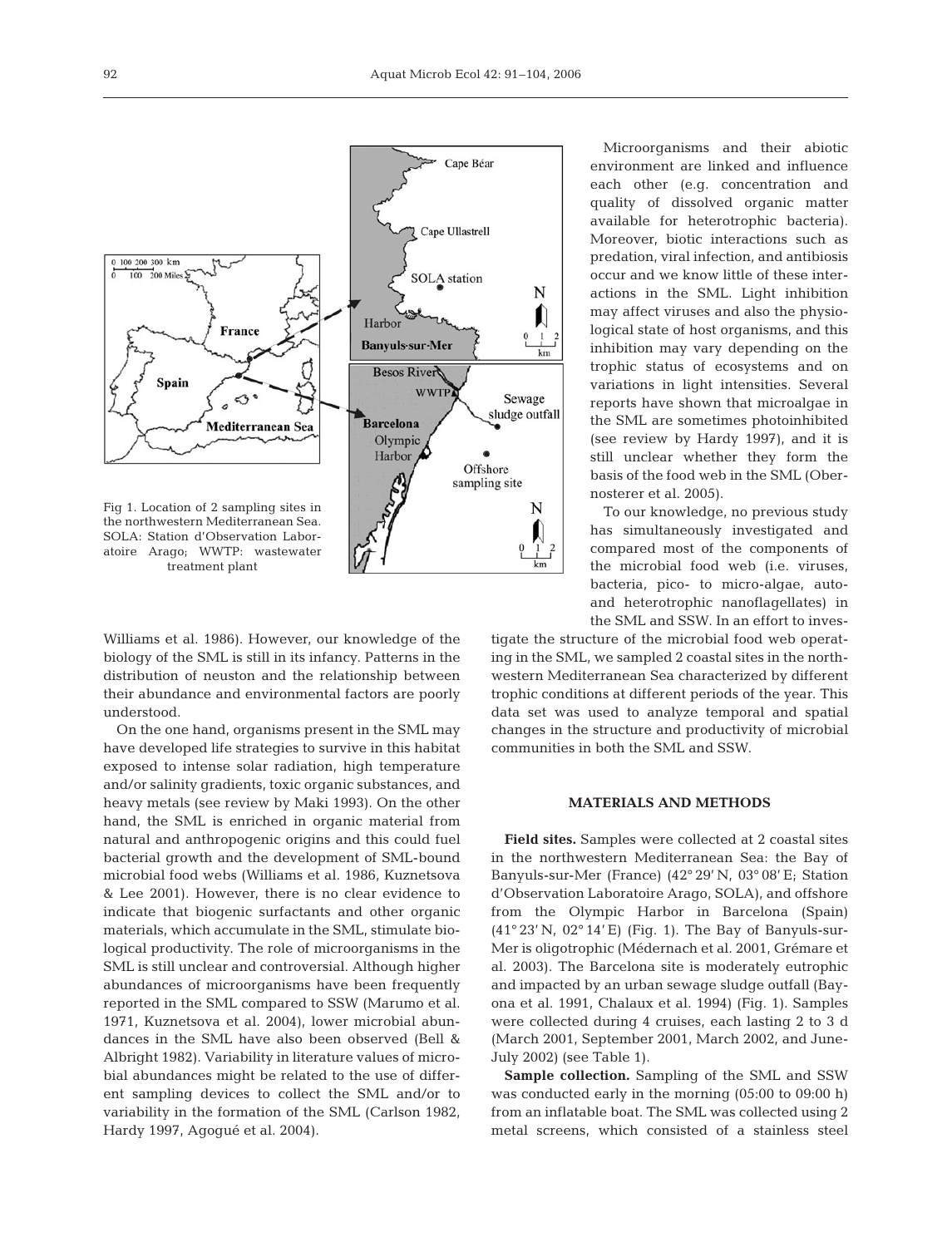screen (mesh size: 1.25 mm, wire diameter: 0.36 mm) stretched over a  $60 \times 80$  cm steel frame (Garrett 1965, Daumas et al. 1976). The metal screen was lowered vertically through the water surface, then oriented horizontally and lifted up through the SML. Around 50 ml were collected for each screen dip. The volume of the SML required for analysis of all parameters (~20 l) was collected within 3.5 h. The thickness of the microlayer sampled by this technique is about 250 to 440 µm (Daumas et al. 1976). Corresponding SSW samples were collected by submerging a polycarbonate bottle and opening it at 0.5 m depth. Upon return to the laboratory (generally within 30 min after completion of sampling), subsamples were taken for measuring chemical and microbiological parameters as described below. Enrichment factors (EF) were calculated as the ratio of the concentration or rate of the respective parameter in the SML to that in SSW. An EF > 1.0 indicated an enrichment in the SML relative to SSW; an EF < 1.0 indicated a depletion in the SML relative to SSW.

**Chemical analysis.** For the determination of suspended particulate matter (SPM), 1 l of seawater was filtered through glass fibre filters (GF/F, 0.7 µm nominal pore size). The SPM was determined gravimetrically once the filter was dried in an air-heated oven (55°C for 2 h) and brought to ambient temperature in a desiccator. Subsamples of the filtrate (100 ml) from GF/F filtration were collected in polyethylene bottles and frozen  $(-18^{\circ}C)$  for later analysis. Nitrate  $(NO<sub>3</sub><sup>-</sup>)$ plus nitrite (NO<sub>2</sub><sup>-</sup>) were analyzed with a Skalar autoanalyzer according to Tréguer & Le Corre (1975). The method from Murphy & Riley (1962) was used for reactive phosphorus  $(PO<sub>4</sub><sup>3-</sup>)$  analysis. All chemical analyses were conducted in duplicate.

**Pigments.** Triplicate samples (200 ml) were passed through Whatman GF/F filters, which were immediately frozen in liquid nitrogen. Filters were extracted in acetone (90% final concentration). Extracts were kept at 4°C for 12 h and centrifuged before the absorbance of the supernatant was measured on a Perkin Elmer MPF66 spectrofluorometer to determine chlorophyll *a, b* and *c* (chl *a*, chl *b*, chl *c*) and phaeophytin *a* (Neveux & Lantoine 1993). Pigment analyses were made in triplicate. Algal C biomass was estimated assuming that 1 µg chl *a* corresponds to 50 µg C biomass (Cho & Azam 1990).

**Flow cytometric enumeration of autotrophic and heterotrophic cells.** Duplicate or triplicate samples (3 ml) for flow cytometry analyses of both heterotrophic and autotrophic bacteria and photosynthetic eukaryotes were fixed with formaldehyde (2% final concentration) and stored in cryotubes. The samples were left at room temperature for 10 to 15 min, frozen in liquid nitrogen, and stored at –80°C until analysis. Samples were run through a flow cytometer (FAC-

Scan, Becton Dickinson) equipped with a 488 nm, 15 mW Argon laser. Phytoplankton cells were discriminated and counted according to Marie et al. (2000). The phycoerythrin of the cyanobacterium *Synechococcus* spp. fluoresces orange and was distinguished from red fluorescence of the chlorophyll. Photosynthetic picoeukaryotes were discriminated by scatter signals (a proxy of the cell size) and the more intense red fluorescence of their chlorophyll compared to that of *Synechococcus* spp. The carbon biomass of picophytoplankton was estimated assuming carbon contents of *Synechococcus* spp. and photosynthetic picoeukaryotes to be 250 and 2100 fg cell<sup>-1</sup>, respectively (Campbell et al. 1994).

Heterotrophic bacteria were stained with a nucleic acid dye (SYBR-Green I; final concentration 0.01% [vol:vol] of the commercial solution; Molecular Probes) and stored for at least 15 min at room temperature in the dark before counting. Stained bacteria were counted according to their right angle light scatter and green fluorescence measured at 515 to 545 nm (Marie et al. 1997, 2000). The number of bacteria with a high and low nucleic acid (HDNA and LDNA, respectively) content was determined according to Lebaron et al. (2002) and Servais et al. (2003). To convert bacterial abundance into carbon biomass, a mean bacterial C content of 20 fg cell<sup>-1</sup> was used (Lee & Furhman 1987).

**Culturable bacteria.** Samples for culturable bacteria were processed within 4 h after sampling. Serial dilutions (1:10 and 1:100) were prepared with filtersterilized seawater, and 100 µl of each diluted and undiluted sample was plated on Marine Agar 2216 media (Difco) in triplicate. CFU (colony forming units) were counted after incubation at 25°C in the dark for 1 to 2 wk.

**Virus-like particles.** Samples (2 ml) were fixed with formaldehyde (2% final concentration) and filtered onto 0.02 µm filters (Anodisc, 25 mm diameter; Whatman). Virus-like particles (VLP) were stained on the filters using SYBR-Green I and enumerated under a Zeiss Axiophot microscope equipped for epifluorescence microscopy as previously described (Noble & Fuhrman 1998). At least 400 VLP were counted per filter.

**Autotrophic and heterotrophic nanoflagellates.** Samples for the enumeration of nanoflagellates were fixed, stained, and observed according to Dupuy et al. (1999). Triplicate 100 ml samples were preserved with paraformaldehyde (1% final concentration). Each sample was concentrated by filtration through 0.8 µm to a volume of 10 ml and stained with primulin (50  $\mu$ g ml<sup>-1</sup> final concentration). Nanoflagellate abundance was determined by epifluorescence microscopy. Autotrophic nanoflagellates (AFLAG) were distinguished from non-pigmented heterotrophic nanoflagellates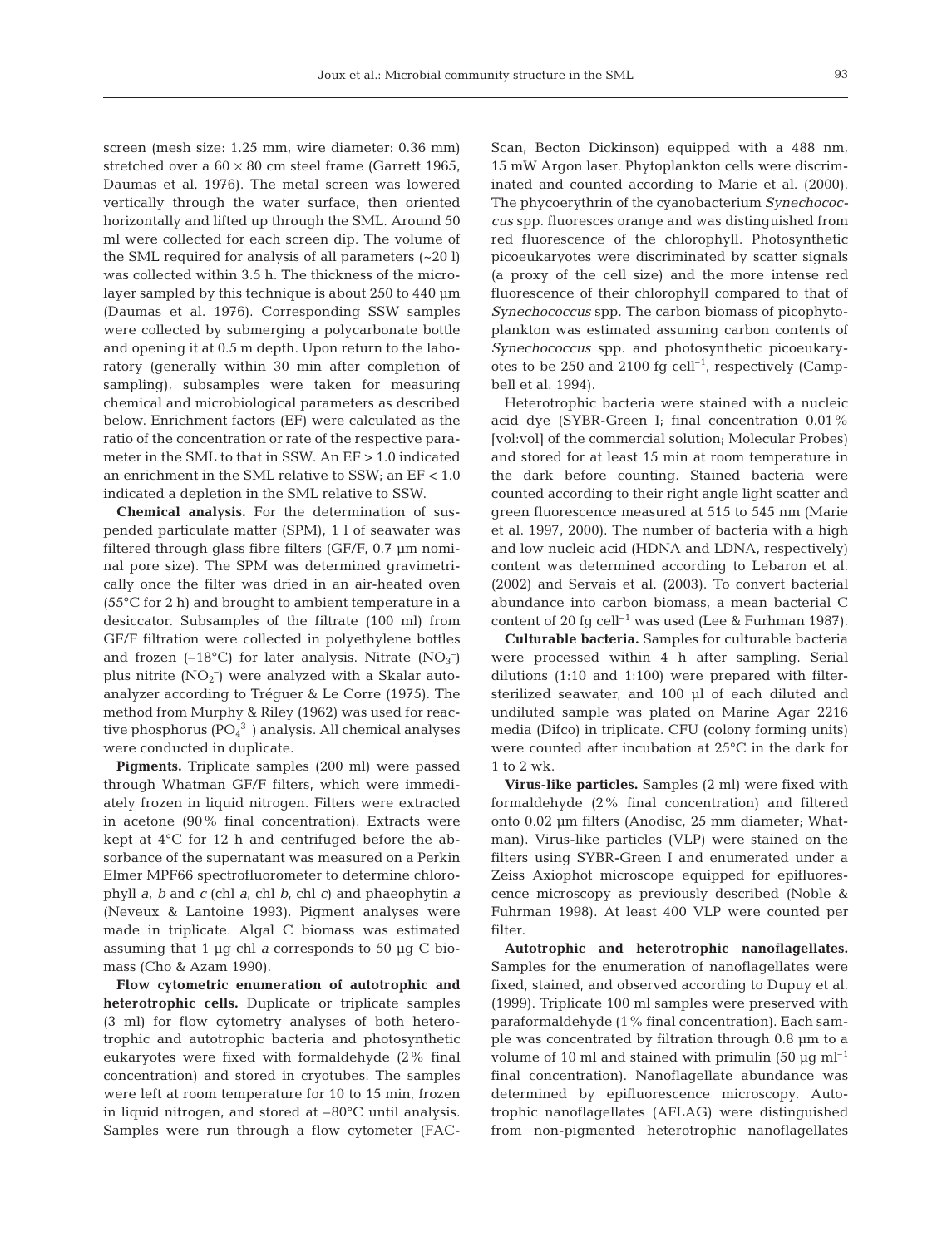(HFLAG) by autofluorescence signals. The mean cell volume of nanoflagellates was calculated by equating the shape to standard geometric configurations. The cell volume was converted into carbon units, using a theoretical carbon: volume ratio of 0.14 pg C  $\mu$ m<sup>-3</sup> (Putt & Stoecker 1989).

**Bacterial production.** Bacterial production was estimated from the rates of protein synthesis using [ 14C]L-leucine (319 mCi mmol–1, Amersham) (Simon & Azam 1989). Duplicate samples (5 or 10 ml) and 1 formaldehyde-killed control were incubated with 20 nmol  $l^{-1}$  of  $l^{14}C$ ]L-leucine (final concentration) in the dark at *in situ* temperature for 0.5 to 1 h. Incubations were terminated by adding formaldehyde (2% final concentration). Subsequently, samples were filtered through 0.45 µm Millipore HAWP filters followed by 3 rinses with 5 ml of ice-cold 5% trichloroacetic acid. Filters were then dissolved in 1 ml ethyl acetate (Riedel de Haen) and after 10 min, 8 ml of scintillation cocktail (Insta-gel plus II, Canberra Packard) was added. The radioactivity of the filter was assessed after 18 h with a liquid scintillation counter (Canberra Packard Tricarb 2000).

**Data analysis.** Patterns among variables were assessed using principal component analysis (PCA) based on all parameters except for VLP,  $PO_4^3$ <sup>-</sup>, and SPM; these parameters were excluded due to the limited number of samples. Samples from March 2001 cruises were not included because pigment analysis of these samples was not completed. An initial PCA was carried out on all samples collected at the Banyuls and Barcelona sites. It aimed to compare levels of temporal variability between these 2 sites. Two other PCAs were conducted separately for samples collected at the Banyuls and Barcelona sites. They both aimed to distinguish the relationship between the characteristics of the SML and SSW for a given sampling date and/or cruise. This relationship was further assessed using a Mantel test, which compared similarity matrices of all SML and SSW samples.

The Wilcoxon rank sum test was used for each parameter to assess whether the SML was enriched relative to SSW. These tests were conducted on: (1) the whole data set, (2) the Banyuls data set, and (3) the Barcelona data set. Mann-Whitney *U*-tests were used for each parameter to assess possible differences in the EF between Banyuls and Barcelona. Correlations among parameters within the whole data set (i.e. Banyuls and Barcelona) were assessed using Spearman rank correlation coefficients and associated significance tests. Similar tests were also used for each parameter to assess the correlation between concentrations in the SML and SSW.

## **RESULTS**

#### **Characteristics of SSW at the 2 sites**

For each cruise, temperature and salinity of SSW were similar at both sites (Table 1). However, differences in chemical parameters were evident between the 2 sites: concentrations of  $NO_3^- + NO_2^-$  (except in March 2001),  $PO_4^{3-}$ , and SPM in SSW were higher off Barcelona relative to the Banyuls site (Table 2). Bacterial abundance and activity, abundance of CFU, and chl *a* concentrations were generally higher in SSW off Barcelona (Table 2). However, bacterial abundance and chl *a* concentrations measured at the Barcelona site remained below  $2.5 \times 10^6$  cells ml<sup>-1</sup> and 3 µq l<sup>-1</sup>, respectively, indicating that eutrophication was rather modest here. The phaeophytin *a*:chl *a* ratios showed similar patterns between the 2 sites, with high (0.2), moderate (0.02 to 0.05), and low  $( $0.005$ )$  values measured in September 2001, March 2002 and June-July 2002, respectively. Percentages of HDNA bacteria detected by flow cytometry were always higher off Barcelona relative to Banyuls, and showed a similar temporal trend at both sites, with higher values in March 2001 and 2002 (80 and 60% of total bacterial

Table 1. Location, sample codes, and physical parameters (temperature and salinity of surface water to 0.5 m depth) corresponding to sampling dates. ND: not determined; SML: sea surface microlayer; SSW: subsurface waters

| Location  | Date               | SML sample<br>codes | SSW sample<br>codes | Mean surface<br>temp. $(^{\circ}C)$ | Mean surface<br>salinity | Mean wind<br>speed $(m s^{-1})$ |
|-----------|--------------------|---------------------|---------------------|-------------------------------------|--------------------------|---------------------------------|
| Barcelona | $14 - 15$ Mar 2001 |                     |                     | 13.2                                | 37.9                     | $2 - 4$                         |
|           | $6 - 7$ Sep 2001   | $MB3-MB4$           | $UB3-UB4$           | 24.2                                | 37.9                     | $2 - 4$                         |
|           | $19-21$ Mar 2002   | $MB5-MB7$           | UB5-UB7             | <b>ND</b>                           | ND                       | ND.                             |
|           | $25 - 27$ Jun 2002 | $MB8-MB10$          | $UB8-UB10$          | ND                                  | ND                       | $<$ 2                           |
| Banyuls   | 16 & 18 Mar 2001   |                     |                     | 12.2                                | 37.6                     | $\leq 5$                        |
|           | $12 - 13$ Sep 2001 | Mb3                 | Ub3                 | 20.7                                | 38.1                     | $\leq 4$                        |
|           | $25-27$ Mar $2002$ | $Mb5-Mb7$           | $Ub5-Ub7$           | 13.0                                | 38.1                     | $<$ 3                           |
|           | $1 - 3$ Jul 2002   | $Mb8-Mb10$          | $Ub8-Ub10$          | 20.2                                | 37.5                     | $2 - 5$                         |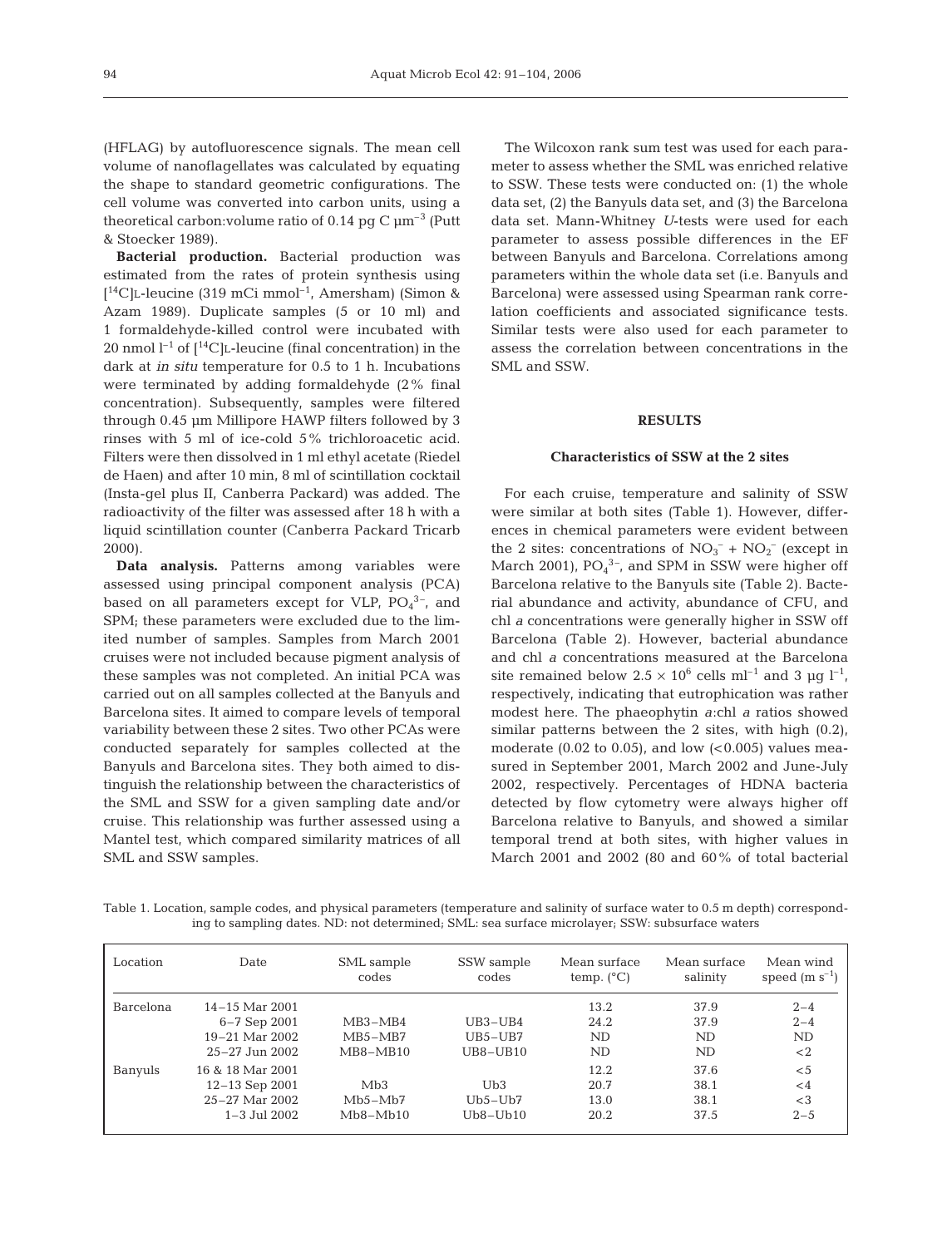abundance at Barcelona and Banyuls, respectively) than in September 2001 and June-July 2002 (58 and 47% of total bacterial abundance at Barcelona and Banyuls, respectively) (Table 2).

#### **Enrichment of the SML**

When sampling sites were considered separately, 8 and 9 parameters out of a total of 16 were significantly enriched at the Barcelona and Banyuls site, respectively, relative to SSW (Table 3). Only 4 parameters (chl *a*, phaeophytin *a*, AFLAG, and HFLAG) were concurrently enriched at both sites. When data from the 2 sites were pooled, 10 parameters were significantly enriched in the SML relative to SSW. The EF of 4 parameters (chl *a*, chl *b*, chl *c*, and AFLAG) revealed significant differences between the 2 sites, with higher EF at Barcelona than at Banyuls (Table 3).

The EF for VLP were close to 1 for all samples except those taken at Barcelona in September 2001 (mean  $EF = 5.1$ ) (Table 2). It was not possible to statistically test the enrichment of VLP per site due to low numbers of samples (i.e. n < 5 per site). The EF of bacterial abundances were low at both sites (mean EF = 1.1). Significant differences between the SML and SSW were found at the Banyuls site and when all data were pooled (Table 3). The EF for culturable bacteria were much more variable (0.5 to 191), with a mean EF of 27.8 when all data were pooled (Tables 2 & 3). The EF for bacterial production were also highly variable, but no significant differences were detectable between the SML and SSW (Tables 2 & 3). Similarly, percentages of HDNA bacteria were not significantly different between the SML and SSW (Table 3). The concentration of chl *a* was always higher in the SML relative to SSW, and significantly higher EF were determined at Barcelona ( $EF = 2.1$  to 3.0) relative to Banyuls (EF = 1.2 to 1.6) (Tables 2 & 3). Chl *b* and chl *c* were significantly enriched at the Barcelona site (average  $EF = 3.2$  and 2.4, respectively), but generally not at the Banyuls site (Table 3). As for chl *a*, phaeophytin *a* was significantly enriched in the SML at both sites ( $EF = 1$  to 27.1), and no difference was apparent in the EF between the 2 sites (Tables 2 & 3). At both sites, the abundance of *Synechococcus* spp. in the SML was close to that measured in SSW and did not differ significantly from 1 (Tables 2 & 3). Photosynthetic picoeukaryotes were only significantly enriched at the Banyuls site ( $EF = 1.1$  to 1.8). The  $EF$  of  $AFLAG$ and HFLAG ranged from 1.1 to 18.5 and from 1.8 to 7.7, respectively (Table 2). For both types of nanoflagellates, EF were significantly higher than 1 and higher EF were observed at the Barcelona site for AFLAG (Table 3).

The cruise at the Barcelona site in June 2002 was characterized by large changes in enrichment of the SML over 3 consecutive days (Fig. 2). Low wind speeds  $( $2 \, \text{m s}^{-1}$ , Table 1) and clouds skies were observed$ over the 3 sampling days. Under these conditions, EF for chl  $a$  concentrations increased from 1 to  $\sim$ 4, whereas EF for bacterial abundance did not change over the 3 days. Conversely, EF for CFU increased substantially (from 1 to 40). During the third day, CFU represented 100 and 4.2% of total bacterial abundance in



Fig. 2. Changes in enrichment factors (EF) of biological and chemical parameters measured in the morning over 3 consecutive days at Barcelona sampling station, June 2002. BACT: heterotrophic bacteria; SPM: suspended particle matter; CFU: colony forming units; AFLAG: autotrophic nanoflagellates; HFLAG: heterotrophic nanoflagellates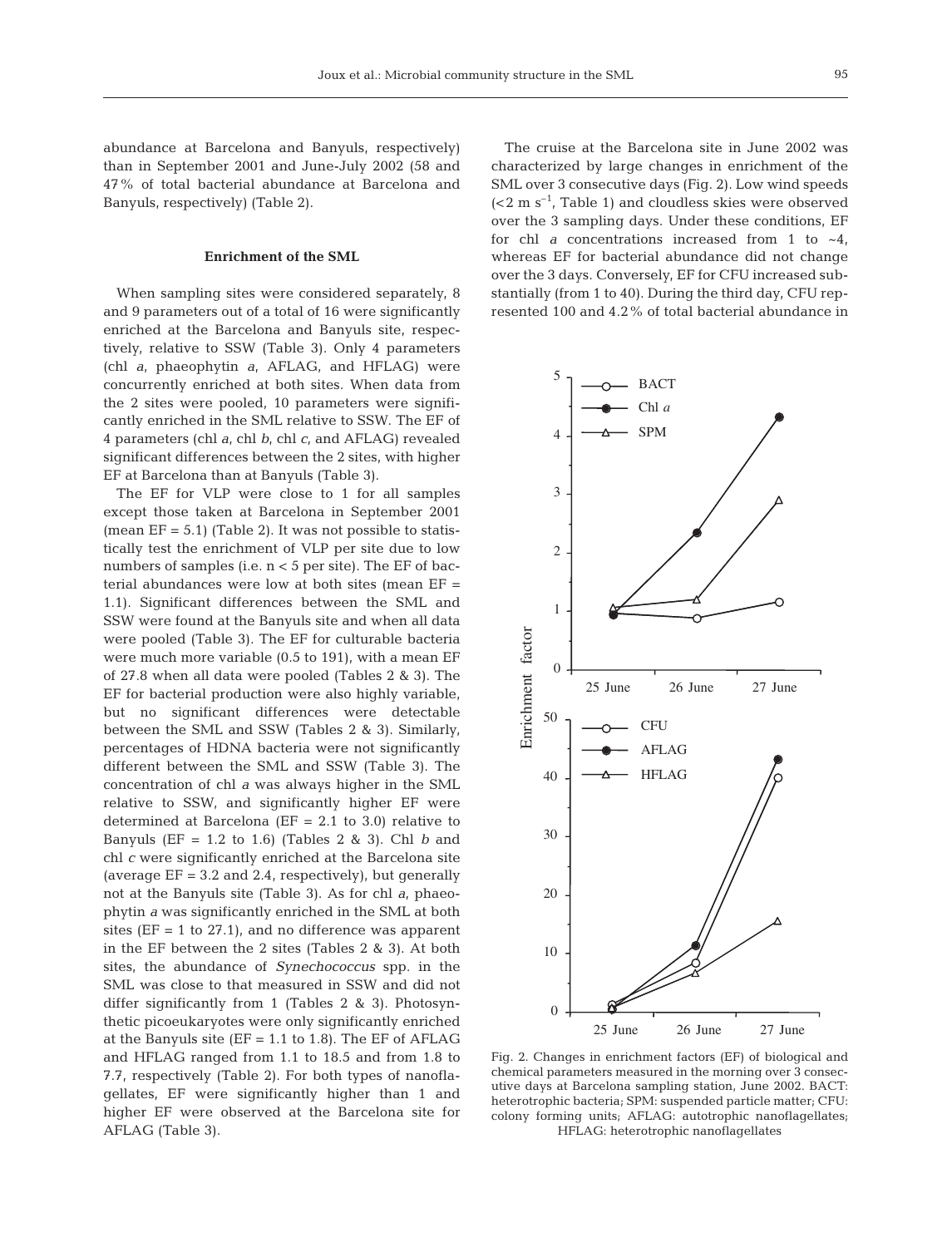Table 2. Biological and chemical parameters measured in the sea surface microlayer (SML) and subsurface waters (SSW) at Barcelona and Banyuls sites, and respective enrichment factors (EF). Mean values and ranges over 2 to 3 consecutive sampling days are given. VLP: virus-like particles; %HDNA: percentage of high nucleic acid bacteria; CFU: colony forming unit; BP leucine: bacterial production measured by [14C]L-leucine incorporation; AFLAG: autotrophic nanoflagellates; HFLAG: heterotrophic nanoflagellates; SPM: suspended particle matter; n: number of samples; ND: not determined

| Parameter                                               | Date                                             | <b>SML</b>                                                           | Barcelona<br><b>SSW</b>                                                                                                                                               | EF                        | $\,$ n                                         | SML                                                                                    | Banyuls<br><b>SSW</b>                                                                     | EF                         | n                                              |
|---------------------------------------------------------|--------------------------------------------------|----------------------------------------------------------------------|-----------------------------------------------------------------------------------------------------------------------------------------------------------------------|---------------------------|------------------------------------------------|----------------------------------------------------------------------------------------|-------------------------------------------------------------------------------------------|----------------------------|------------------------------------------------|
| <b>VLP</b><br>$(10^6 \text{ ml}^{-1})$                  | Mar 2001<br>Sep 2001<br>Mar 2002<br>Jun-Jul 2002 | ND<br>$125(46-204)$<br>$1.8(1.0-2.5)$<br>ND                          | ND<br>$25(24-26)$<br>$1.6(1.1-2.1)$<br>ND                                                                                                                             | ND<br>5.1<br>1.1<br>ND    | $\boldsymbol{2}$<br>$\overline{2}$             | ND<br>24.5<br>$0.4(0.3-0.4)$<br>ND                                                     | ND<br>25.8<br>$0.3(0.3-0.4)$<br>ND                                                        | ND<br>0.9<br>1.1<br>ND     | $\mathbf{1}$<br>3                              |
| Bacteria<br>$(10^6 \text{ ml}^{-1})$                    | Mar 2001<br>Sep 2001<br>Mar 2002<br>Jun-Jul 2002 | $1.7(1.9-1.5)$<br>$0.9(0.9-0.9)$<br>$2.6(1.7-4.0)$<br>$1.2(1.0-1.5)$ | $1.5(1.2-1.8)$<br>$0.9(1.0-0.9)$<br>$2.4(1.3-3.9)$<br>$1.2(1.0-1.6)$                                                                                                  | 1.1<br>1.0<br>1.2<br>1.0  | $\boldsymbol{2}$<br>$\boldsymbol{2}$<br>3<br>3 | $1.1(1.0-1.1)$<br>$1.0(0.9-1.1)$<br>$0.9(0.8-1.2)$<br>$0.9(0.8-1.0)$                   | $1.1(1.1-1.1)$<br>$0.9(0.9-1.0)$<br>$1.0(0.8-1.1)$<br>$0.7(0.7-0.8)$                      | 1.0<br>1.1<br>0.9<br>1.2   | 2<br>$\boldsymbol{2}$<br>3<br>3                |
| %HDNA                                                   | Mar 2001<br>Sep 2001<br>Mar 2002                 | Jun-Jul 2002 54.1 (31.8-82.6) 58.1 (54.6-62.9)                       | 80.7 (78.5–83.0) 78.8 (74.6–83.0)<br>58.1 (57.2–59.1) 58.1 (56.5–59.8)<br>85.6 (79.9–91.6) 84.2 (77.3–89.6)                                                           | 1.0<br>1.0<br>1.0<br>0.9  | 2<br>$\boldsymbol{2}$<br>3<br>3                | $61.1(58.5 - 63.8)$<br>$47.8(42.6 - 53.1)$<br>$62.2(58.0-67.3)$<br>$61.6(58.0 - 63.3)$ | $61.9(61.1 - 62.7)$<br>47.8 (47.0-48.7)<br>$60.4(57.5-63.3)$<br>$46.2(31.9-54.7)$         | 1.0<br>1.0<br>1.0<br>1.4   | $\overline{2}$<br>$\boldsymbol{2}$<br>3<br>3   |
| <b>CFU</b><br>$(10^3 \text{ ml}^{-1})$                  | Mar 2001<br>Sep 2001<br>Mar 2002<br>Jun-Jul 2002 | $3.3(2.8-3.8)$<br>35.7<br>$119(18.5-231)$<br>$611(11-1745)$          | $0.8(0.01-1.7)$<br>71.0<br>$124(11.5-299)$<br>$20.3(8.5-43.5)$                                                                                                        | 191<br>0.5<br>1.4<br>16.7 | 2<br>$\mathbf{1}$<br>3<br>3                    | $7.0(1.2-12.8)$<br>$7.9(1.2 - 14.7)$<br>$22.3(1.2 - 58.0)$<br>$20.9(9.1-27.0)$         | $0.5(0.1-0.8)$<br>$7.1(0.6-13.6)$<br>$1.6(0.8-2.7)$<br>$2.3(1.2 - 4.5)$                   | 12.3<br>1.5<br>9.8<br>11.5 | $\boldsymbol{2}$<br>$\boldsymbol{2}$<br>3<br>3 |
| BP leucine<br>(pmol leu $l^{-1}$ h <sup>-1</sup> )      | Mar 2001<br>Sep 2001<br>Mar 2002<br>Jun-Jul 2002 | ND<br>481 (328-635)                                                  | ND<br>199 (181-217)<br>1813 (776-3480) 1538 (966-9088)<br>2085 (56-6131) 1376 (727-2584)                                                                              | ND<br>2.4<br>0.5<br>0.8   | $\boldsymbol{2}$<br>3<br>3                     | ND<br>2.4<br>299 (69-667)<br>246 (47–465)                                              | ND<br>35.9<br>198 (141-238)<br>876 (212-2149)                                             | ND<br>0.1<br>1.9<br>0.7    | $\mathbf{1}$<br>3<br>3                         |
| Chl $a$<br>$(\mu q l^{-1})$                             | Mar 2001<br>Sep 2001<br>Mar 2002<br>Jun-Jul 2002 | ND                                                                   | <b>ND</b><br>$0.55(0.51-0.60)$ $0.19(0.17-0.20)$<br>$4.58$ $(3.16 - 5.30)$ $2.20$ $(1.49 - 3.00)$<br>$4.09(1.50 - 8.42)$ 1.69 $(0.63 - 2.50)$                         | ND<br>3.0<br>2.1<br>2.5   | 2<br>3<br>3                                    | ND<br>$0.31(0.18 - 0.45)$<br>$1.21(0.97-1.51)$<br>$0.56(0.54-0.61)$                    | ND<br>$0.19(0.16 - 0.22)$<br>$1.01(0.80 - 1.15)$<br>$0.47(0.41 - 0.55)$                   | ND<br>1.6<br>1.2<br>1.2    | $\overline{2}$<br>3<br>3                       |
| Chl b<br>$(\mu q l^{-1})$                               | Mar 2001<br>Sep 2001<br>Mar 2002<br>Jun-Jul 2002 | ND                                                                   | ND<br>$0.04$ (0.04 - 0.05) 0.02 (0.02 - 0.02)<br>$0.14$ (0.10-0.16) 0.08 (0.07-0.08)<br>$1.49(0.28-3.81)$ 0.26 (0.09-0.38)                                            | ND<br>2.5<br>1.8<br>5.0   | $\boldsymbol{2}$<br>3<br>3                     | ND<br>$0.07(0.02 - 0.13)$<br>$0.09(0.08-0.10)$<br>$0.07(0.06 - 0.07)$                  | ND<br>$0.02(0.01 - 0.02)$<br>$0.12(0.11 - 0.15)$<br>$0.06(0.05-0.07)$                     | ND<br>4.0<br>0.7<br>1.1    | $\boldsymbol{2}$<br>3<br>3                     |
| Chl c<br>$(\mu q l^{-1})$                               | Mar 2001<br>Sep 2001<br>Mar 2002<br>Jun-Jul 2002 | <b>ND</b>                                                            | ND<br>$0.08$ (0.07-0.09) 0.03 (0.02-0.03)<br>$0.63$ $(0.43 - 0.74)$ $0.25$ $(0.23 - 0.30)$<br>$0.45(0.22-0.75)$ 0.26 $(0.09-0.44)$                                    | ND<br>3.0<br>2.4<br>2.0   | $\boldsymbol{2}$<br>3<br>3                     | ND<br>$0.02(0.02-0.03)$<br>$0.18(0.14 - 0.23)$<br>$0.08(0.08-0.09)$                    | ND<br>$0.02(0.02 - 0.02)$<br>$0.16(0.13-0.19)$<br>$0.08(0.07-0.09)$                       | ND<br>1.3<br>1.1<br>1.1    | $\boldsymbol{2}$<br>3<br>3                     |
| Phaeophytin a<br>$(\mu q l^{-1})$                       | Mar 2001<br>Sep 2001<br>Mar 2002                 | ND<br>Jun-Jul 2002 0.00 (0.00-0.01) 0.01 (0.00-0.02)                 | ND<br>$0.12$ (0.11-0.13) $0.04$ (0.04-0.04)<br>$0.42$ (0.17-0.85) $0.09$ (0.03-0.16)                                                                                  | ND<br>3.3<br>5.1<br>~1    | 2<br>3<br>3                                    | ND<br>$0.11(0.05-0.18)$<br>$0.09(0.06 - 0.13)$<br>$0.03(0.02-0.04)$                    | ND<br>$0.04(0.03-0.05)$<br>$0.02(0.02-0.04)$<br>< 0.01                                    | ND<br>2.7<br>27.1<br>18.2  | 2<br>3<br>3                                    |
| Synechococcus spp. Mar 2001<br>$(10^3 \text{ ml}^{-1})$ | Sep 2001<br>Mar 2002<br>Jun-Jul 2002             | $4.8(4.7-5.0)$<br>$8.2(2.0-13.5)$                                    | $4.5(4.1-4.8)$<br>56.8 (53.1-60.1) 42.8 (41.8-43.8)<br>$5.6(3.4-8.2)$<br>$20.9(9.1-34.7)$ 31.8 (16.6-41.8)                                                            | 1.1<br>1.1<br>1.3<br>0.6  | $\boldsymbol{2}$<br>2<br>3<br>3                | $2.2(2.2-2.2)$<br>82.0<br>$6.2(3.6 - 7.8)$                                             | $2.5(2.2 - 2.7)$<br>73.9<br>$5.5(3.4 - 7.8)$<br>$33.3 (30.3 - 36.1)$ $26.1 (15.8 - 34.1)$ | 0.9<br>1.1<br>1.1<br>1.4   | $\boldsymbol{2}$<br>$\mathbf{1}$<br>3<br>3     |
| Picoeukaryotes<br>$(10^3 \text{ ml}^{-1})$              | Mar 2001<br>Sep 2001<br>Mar 2002<br>Jun–Jul 2002 | $1.0(0.9-1.0)$<br>$1.8(1.4-2.7)$<br>$4.1(0.6-8.0)$                   | $10.2$ (9.8-10.7) 11.6 (10.0-13.1)<br>$0.8(0.7-0.8)$<br>$1.1(0.2 - 2.5)$<br>$9.5(2.2 - 22.1)$                                                                         | 0.9<br>1.1<br>3.5<br>0.5  | $\boldsymbol{2}$<br>$\overline{2}$<br>3<br>3   | $3.1(2.9-3.3)$<br>1.3<br>$1.2(0.8-1.7)$<br>$1.1(1.1-1.3)$                              | $2.8(2.6-2.9)$<br>1.1<br>$0.9(0.5-1.4)$<br>$0.7(0.5-0.9)$                                 | 1.1<br>1.1<br>1.4<br>1.8   | $\boldsymbol{2}$<br>$\mathbf{1}$<br>3<br>3     |
| <b>AFLAG</b><br>$(10^5 1^{-1})$                         | Mar 2001<br>Sep 2001<br>Mar 2002<br>Jun-Jul 2002 | ND<br>$3.5(1.9-5.1)$<br>$19.2(15.9-24.3)$<br>$118.6(11.3-299)$       | ND<br>$0.8(0.6-1.0)$<br>$3.1(2.2 - 4.0)$<br>$9.8(3.4 - 18.5)$                                                                                                         | ND<br>3.3<br>6.1<br>18.5  | 2<br>3<br>3                                    | ND<br>$1.8(1.2 - 2.4)$<br>$6.7(3.5-10.9)$<br>$9.7(4.2 - 12.5)$                         | ND<br>$1.4(0.8-1.9)$<br>$5.1(4.0-6.2)$<br>$3.4(3.2-3.7)$                                  | ND<br>1.1<br>1.2<br>2.8    | 2<br>3<br>3                                    |
| <b>HFLAG</b><br>$(10^5 l^{-1})$                         | Mar 2001<br>Sep 2001<br>Mar 2002<br>Jun-Jul 2002 | ND<br>$2.3(1.3-3.3)$<br>$5.9(4.3-8.3)$<br>7.8 (1.3–18.4)             | ND<br>$0.6(0.5-0.7)$<br>$0.9(0.7-1.1)$<br>$1.2(0.5-1.8)$                                                                                                              | ND<br>3.0<br>7.4<br>7.7   | 2<br>3<br>3                                    | ND<br>$2.0(0.8-3.1)$<br>$0.6(0.3-1.0)$<br>$0.7(0.3-1.4)$                               | ND<br>$0.3(0.1-0.6)$<br>$0.2(0.2-0.4)$<br>$0.4(0.2-0.5)$                                  | ND<br>4.0<br>2.7<br>1.8    | 2<br>3<br>3                                    |
| $NO_3^- + NO_2^-$<br>$(\mu M)$                          | Mar 2001<br>Sep 2001<br>Mar 2002<br>Jun-Jul 2002 |                                                                      | $1.09(1.01-1.16)$ 0.77 $(0.75-0.79)$<br>$0.32$ (0.15 - 0.48) $0.25$ (0.19 - 0.31)<br>$2.16(0.61-4.24)$ 1.35 $(0.31-2.94)$<br>$0.37(0.04 - 0.86)$ 1.92 $(0.73 - 3.12)$ | 1.4<br>1.2<br>1.8<br>0.1  | 2<br>2<br>3<br>3                               | $1.76(1.65 - 1.86)$<br>$0.24(0.19-0.29)$<br>$1.03(0.76 - 1.53)$<br>$0.13(0.01-0.35)$   | $1.50(1.39-1.62)$<br>$0.18(0.15 - 0.21)$<br>$0.90(0.45 - 1.38)$<br>$0.05(0.00-0.16)$      | 1.2<br>1.3<br>2.0<br>2.7   | 2<br>2<br>2<br>3                               |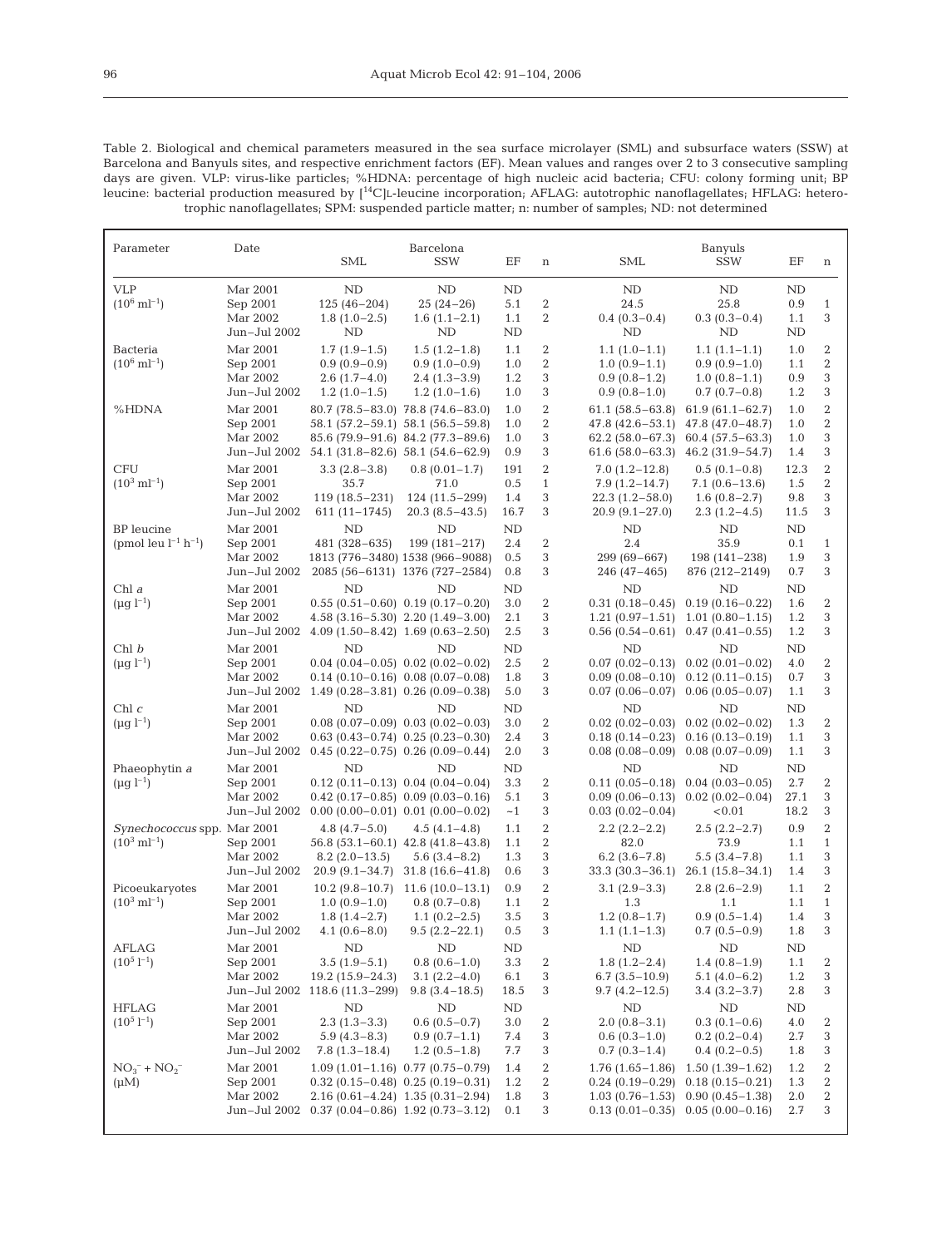Table 2 (continued)

| Parameter                   | Date                                             | <b>SML</b>                                                         | Barcelona<br><b>SSW</b>                                             | ΕF                      | n                                     | <b>SML</b>                                           | Banyuls<br><b>SSW</b>                               | ΕF                     | $\mathbf n$    |
|-----------------------------|--------------------------------------------------|--------------------------------------------------------------------|---------------------------------------------------------------------|-------------------------|---------------------------------------|------------------------------------------------------|-----------------------------------------------------|------------------------|----------------|
| $PO43-$<br>$(\mu M)$        | Mar 2001<br>Sep 2001                             | ND                                                                 | ND<br>$0.15(0.14-0.16)$ $0.10(0.09-0.11)$                           | ND<br>1.5               | $\overline{2}$                        | ND<br>$0.09(0.07-0.10)$                              | ND<br>$0.09(0.07-0.10)$                             | ND<br>0.8              | $\overline{2}$ |
|                             | Mar 2002<br>Jun-Jul 2002                         | ND.                                                                | $0.50(0.33-0.64)$ $0.20(0.11-0.33)$<br>ND.                          | 2.9<br>ND               | 3                                     | $0.06(0.05-0.08)$<br>ND.                             | $0.01(0.00 - 0.03)$<br>ND.                          | 3.6<br>ND              | 3              |
| <b>SPM</b><br>$(mq l^{-1})$ | Mar 2001<br>Sep 2001<br>Mar 2002<br>Jun-Jul 2002 | $23.7(23.6-23.7)$<br>$22.5(20.6-26.5)$<br>ND.<br>$20.6(13.0-33.3)$ | $12.2(10.2 - 14.2)$<br>$18.1(13.0-23.1)$<br>ND<br>$12.2(11.5-12.8)$ | 2.0<br>1.4<br>ND<br>1.7 | $\overline{2}$<br>$\overline{2}$<br>3 | ND.<br>$11.8(11.3-12.2)$<br>ND.<br>$12.5(10.8-13.8)$ | ND.<br>$15.3(11.2 - 19.4)$<br>ND.<br>$7.0(6.0-9.3)$ | ND<br>0.8<br>ND<br>1.9 | -2<br>3        |

Table 3. Comparison of EF measured at Barcelona and Banyuls sites based on whole data set. (1): Wilcoxon test, (2): Mann-Whitney *U*-test. Asterisks denote significant levels where  $\dot{p} \le 0.05$ ,  $\dot{p} \le 0.01$ ,  $\dot{p} \le 0.001$ . n: number of samples; NS: not significant; NA: not applicable (n < 5)

| Parameter          | Barcelona |             |    |     | Banyuls   |             |      | Barcelona + Banyuls |             | EF ratio Barcelona: |
|--------------------|-----------|-------------|----|-----|-----------|-------------|------|---------------------|-------------|---------------------|
|                    | ΕF        | p(1)        | n  | ΕF  | p(1)      | $\mathbf n$ | EF   | p(1)                | $\mathbf n$ | Banyuls (2)         |
| <b>VLP</b>         | 3.1       | <b>NA</b>   | 4  | 1.1 | <b>NA</b> | 4           | 2.1  | <b>NS</b>           | 8           | <b>NS</b>           |
| Bacteria           | 1.1       | <b>NS</b>   | 10 | 1.1 | *         | 10          | 1.1  | **                  | 20          | $_{\rm NS}$         |
| %HDNA              | 1.0       | $_{\rm NS}$ | 9  | 1.1 | <b>NS</b> | 10          | 1.0  | <b>NS</b>           | 20          | $_{\rm NS}$         |
| <b>CFU</b>         | 48.5      | $_{\rm NS}$ | 10 | 9.1 | $* *$     | 10          | 27.8 | $\ast$              | 19          | <b>NS</b>           |
| <b>BP</b> leucine  | 1.1       | <b>NS</b>   | 8  | 1.1 | <b>NS</b> | 7           | 1.1  | <b>NS</b>           | 15          | $_{\rm NS}$         |
| Chl a              | 2.5       | $\ast$      | 8  | 1.3 | $\ast$    | 8           | 1.9  | $* *$               | 16          | $\ast$              |
| Chl b              | 3.2       | $\ast$      | 8  | 1.7 | <b>NS</b> | 8           | 2.4  | <b>NS</b>           | 16          | $\ast$              |
| Chl c              | 2.4       | $\ast$      | 8  | 1.1 | <b>NS</b> | 8           | 1.8  | $\ast$              | 16          | $* *$               |
| Phaeophytin a      | 4.4       | $\ast$      | 8  | 9.2 | $\ast$    | 8           | 7.4  | ***                 | 16          | $_{\rm NS}$         |
| Synechococcus spp. | 1.1       | $_{\rm NS}$ | 10 | 1.2 | $\ast$    | 9           | 1.1  | <b>NS</b>           | 19          | $_{\rm NS}$         |
| Picoeukaryotes     | 1.6       | <b>NS</b>   | 10 | 1.4 | $\ast$    | 9           | 1.5  | <b>NS</b>           | 19          | $_{\rm NS}$         |
| <b>AFLAG</b>       | 10.4      | $\ast$      | 8  | 3.7 | $\ast$    | 8           | 6.1  | $***$               | 16          | $\ast$              |
| <b>HFLAG</b>       | 6.6       | $\ast$      | 8  | 3.7 | $\ast$    | 8           | 5.1  | $* *$               | 16          | $_{\rm NS}$         |
| $NO_3^- + NO_2^-$  | 1.2       | $_{\rm NS}$ | 10 | 1.3 | $* *$     | 9           | 1.3  | $* *$               | 19          | $_{\rm NS}$         |
| $PO43-$            | 2.3       | $\ast$      | 5  | 2.5 | <b>NS</b> | 5           | 2.4  | *                   | 10          | $_{\rm NS}$         |
| <b>SPM</b>         | 1.7       | $\ast$      | 7  | 1.5 | <b>NS</b> | 5           | 1.6  | $\ast$              | 12          | $_{\rm NS}$         |

the SML and SSW, respectively. EF for AFLAG and HFLAG increased from 1 to 43 and from 1 to 16, respectively. EF for SPM also increased during this period from 1 to ~3.

# **Microbial structure of SML and relationships with SSW**

The projection of all Banyuls and Barcelona samples on the first 2 axes of PCA is presented in Fig. 3a. The first axis accounted for 41.7% of the total variance, while the second accounted for 18.6%. There was a clear outlier in the Barcelona samples, which corresponded to the 27 June 2002 SML sample for which high EF were observed (see above). Overall, and irrespective of this particular sample, Banyuls samples tended to group together much more than Barcelona samples (Fig. 3a). Temporal variability was thus much higher at Barcelona than at Banyuls. More specifically,

temporal changes in the Barcelona samples were mostly associated with the March 2002 cruise. Moreover, we observed significant daily changes in the characteristics of both SML and SSW samples during this cruise (Table 2). That is, samples collected on 20 March 2002 differed markedly in composition from those collected on 19 and 21 March 2002.

Separate projections of samples from Barcelona and Banyuls on the first 2 axes of PCA are presented in Fig. 3b & c, respectively. The first and second axis of the Barcelona PCA accounted for 37.5 and 22.1% of total variance, respectively. The first and second axis of the Banyuls PCA accounted for 40.1 and 18.2% of total variance, respectively. The Barcelona SML and SSW samples corresponding to the same sampling date clearly tended to group together. The only exception was again 27 June 2002 (MB10 and UB10), when SML and SSW samples differed markedly. There was also a connection between the characteristics of the SML and SSW samples in Banyuls. However, this relationship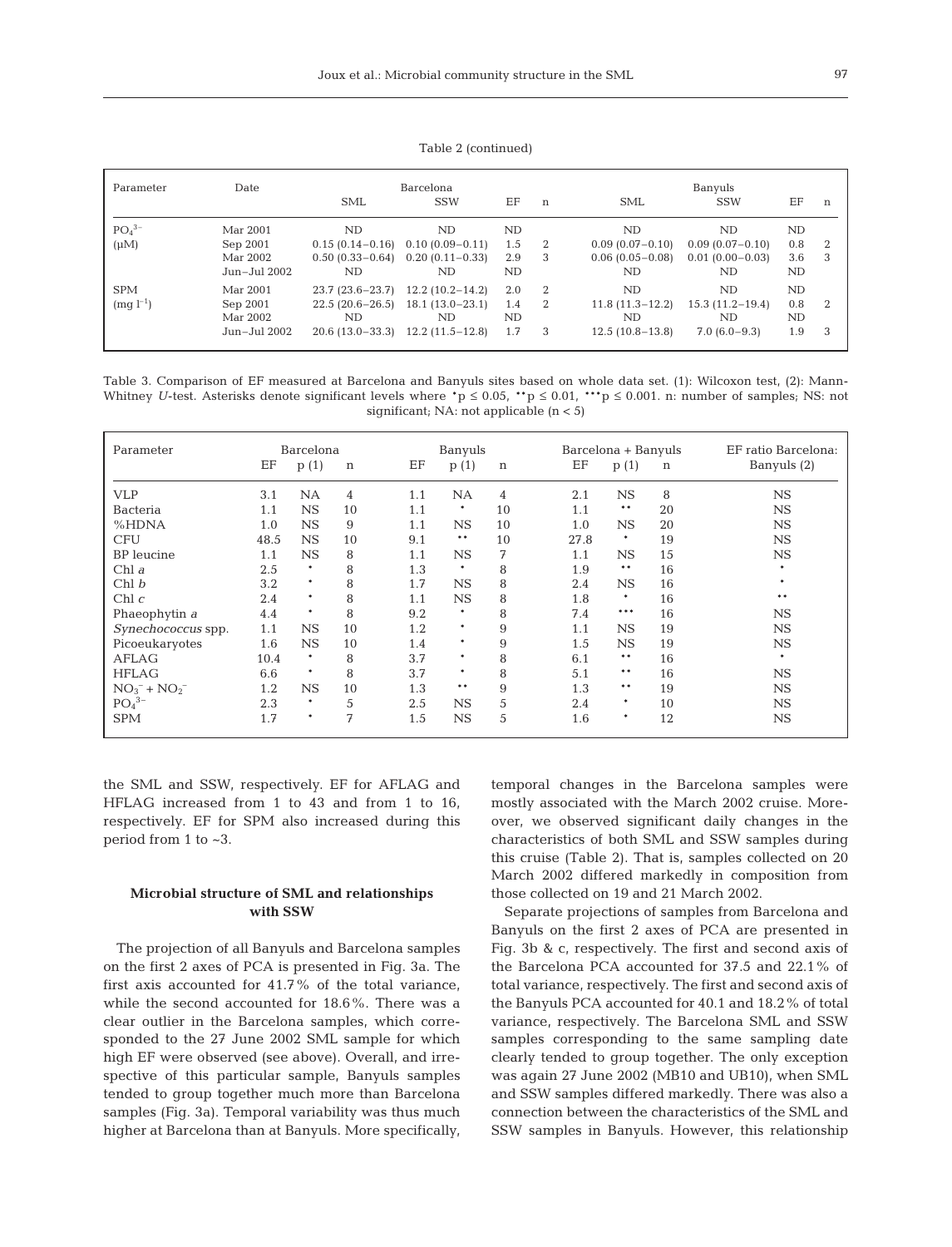

Fig. 3. Principal component analysis of (a) whole data set from Barcelona (B) and Banyuls (b); (b) Barcelona samples from the SML (MB prefix) and SSW (UB prefix); (c) Banyuls samples from the SML (Mb prefix) and SSW (Ub prefix). See Table 1 for sample codes and corresponding dates

was less apparent for individual daily samples and more obvious for each cruise. For each Banyuls cruise, SML and SSW samples tended to form distinct related groups. Moreover, and based on the whole data set, the Mantel test showed a significant correlation ( $p <$ 0.0001) between similarity matrices of the SML and SSW samples. This further confirmed that the characteristics of the SML and SSW are highly significantly correlated. When relationships between the SML and SSW were examined on the basis of the whole data set for each parameter, we observed significant and positive correlations for all parameters except AFLAG and SPM (Table 4).

On the basis of whole data set, several relationships were found between parameters in both the SML and SSW (Table 5). Numbers of significant relationships observed for the SML and SSW were fairly similar (n = 40 and 36, respectively) (Table 5). A total of 15 correlations were specific to the SML and 11 to SSW. Chl *a* correlated with the greatest number of parameters in both the SML and SSW (10 and 8 parameters, respectively). Chl *a* was correlated with bacterial abundance and production in both layers, but negatively correlated with *Synechococcus* spp. abundance only in the SML. Bacterial abundance was correlated with bacterial production in SSW but not in the SML. CFU abundance was correlated with more parameters in the SML  $(n = 6)$  than in SSW  $(n = 2)$ . VLP appeared to be negatively correlated with chl *a* and AFLAG, and positively correlated with *Synechococcus* spp., only in SSW. SPM was related to only 1 parameter in the SML (i.e. HFLAG) and none in SSW.

Table 4. Correlation coefficients between parameters in the SML and SSW (Spearman's rank correlation). Asterisks denote significant levels, where  $\text{*p} \leq 0.05$ ,  $\text{*p} \leq 0.01$ ,  $\text{**p} \leq$ 0.001. n: number of samples; NS: not significant

| Parameter                 | r     | p           | n  |
|---------------------------|-------|-------------|----|
| Virus                     | 0.923 | *           | 8  |
| <b>Bacteria</b>           | 0.915 |             | 20 |
| %HDNA                     | 0.840 |             | 20 |
| CFU                       | 0.824 |             | 19 |
| <b>BP</b> leucine         | 0.604 |             | 15 |
| Chl $a$                   | 0.918 |             | 16 |
| Chl b                     | 0.743 |             | 16 |
| Chl c                     | 0.909 |             | 16 |
| Phaeophytin a             | 0.833 |             | 16 |
| <i>Synechococcus</i> spp. | 0.949 | * * *       | 19 |
| Picoeukaryotes            | 0.711 | * *         | 19 |
| AFLAG                     | 0.488 | $_{\rm NS}$ | 16 |
| <b>HFLAG</b>              | 0.760 | * *         | 16 |
| $NO_3^- + NO_2^-$         | 0.735 |             | 19 |
| $PO43-$                   | 0.882 | * *         | 10 |
| <b>SPM</b>                | 0.364 | $_{\rm NS}$ | 12 |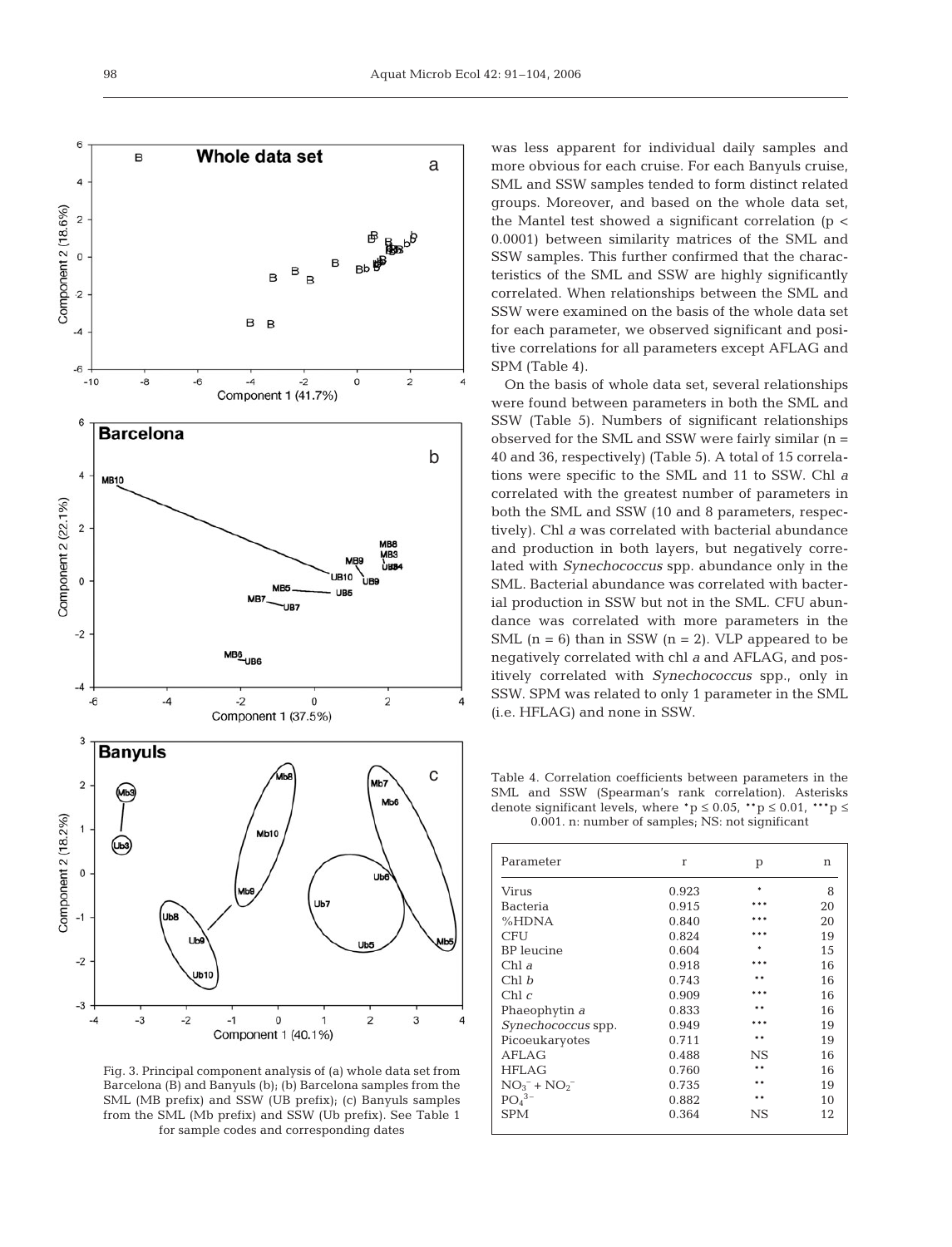| <b>NdS</b>                               |                                                                                                                                                                                                                                                                    |                                                                                                                                                                                                                                                                                                    |
|------------------------------------------|--------------------------------------------------------------------------------------------------------------------------------------------------------------------------------------------------------------------------------------------------------------------|----------------------------------------------------------------------------------------------------------------------------------------------------------------------------------------------------------------------------------------------------------------------------------------------------|
| $\mathrm{PO}_4^{~3-}$                    | $\overline{a}$                                                                                                                                                                                                                                                     | $\perp$<br>$\overline{\phantom{0}}$                                                                                                                                                                                                                                                                |
| $+NO2$ <sup>-</sup><br>$\mathrm{NO_3}^-$ | $\begin{array}{c c c c c} \hline \quad \  \  & \\\ \hline \quad \  \  & \\\ \hline \quad \  \  & \\\ \hline \end{array}$                                                                                                                                           | $\pm$ $\pm$<br>$\overline{\phantom{0}}$                                                                                                                                                                                                                                                            |
|                                          | $0.89**$<br>$0.74*$<br>$\perp$<br>$\overline{\phantom{0}}$                                                                                                                                                                                                         | $\pm$ $\pm$<br>$\mathbf{I}$<br>$\overline{\phantom{0}}$                                                                                                                                                                                                                                            |
|                                          | $\begin{array}{c} 1 \\ 0.64* \end{array}$<br>$\,$ $\,$<br>$-1-1$                                                                                                                                                                                                   | $1 - 1 - 1 - 1$<br>$\overline{ }$                                                                                                                                                                                                                                                                  |
| Picoeuk. AFLAG HFLAG                     | 0.47'<br>$\,$ l<br>$\mathsf I$<br>$\vert \ \ \vert$<br>$\overline{\phantom{0}}$                                                                                                                                                                                    | $\begin{array}{c} 1 \\ 0.58^* \\ 0.64^* \end{array}$<br>$0.53*$<br>$\mathbb{I}-\mathbb{I}$                                                                                                                                                                                                         |
| Syn.<br>spp.                             | $-0.75$<br>$\mathbf{I}% _{0}\left( \mathbf{I}_{1}\right)$<br>$\,$ $\,$<br>$\perp$ – $\perp$<br>$\perp$<br>$\overline{\phantom{0}}$                                                                                                                                 | $-0.59*$<br>$\mathbb{L}$<br>$\,$ $\,$<br>$\mathsf I$<br>$\mathcal{A}$<br>$\perp$<br>$\overline{ }$                                                                                                                                                                                                 |
| Phaeo.<br>$\mathbf{\tilde{c}}$           | 1 1 1 1 1 1 1<br>л.<br>$\overline{\phantom{0}}$                                                                                                                                                                                                                    | $-0.54*$<br>$\perp$<br>$\,$ $\,$<br>$\mathbf{1}=\mathbf{1}$<br>$\mathsf I$<br>$\perp$<br>$\overline{\phantom{0}}$                                                                                                                                                                                  |
| $\overline{c}$<br>$\mathsf{C}$           | $0.75**$<br>$-0.70**$<br>$0.54*$<br>$0.53*$<br>$\mathsf I$<br>$\blacksquare$<br>$\overline{ }$                                                                                                                                                                     | $0.75***$<br>$0.70**$<br>$0.56*$<br>$\,$ $\,$<br>$\vert$<br>$\blacksquare$<br>$\mathbf{I}$<br>$\perp$<br>$\overline{\phantom{0}}$                                                                                                                                                                  |
| FO<br>ρ                                  | $0.75***$<br>$1$<br>0.80 **<br>$0.51*$<br>$-0.51*$<br>$0.58*$<br>$\mathsf I$<br>$\mathbb{I}-\mathbb{I}$                                                                                                                                                            | $0.93***$<br>$0.82**$<br>$-$<br>0.73**<br>$0.53*$<br>$\frac{1}{2}$<br>$\bar{1}$<br>$\overline{\phantom{0}}$<br>$\mathsf I$<br>$\sim$ 1                                                                                                                                                             |
| <b>FRI</b><br>a                          | $0.99***$<br>$0.80**$<br>$0.76**$<br>$-0.69*$<br>$0.54*$<br>$0.52*$<br>$\overline{\phantom{0}}$<br>$\mathbf{1}=\mathbf{1}$                                                                                                                                         | $0.98***$<br>$0.79$ **<br>$0.73**$<br>$0.71**$<br>$0.56*$<br>$\bar{1}$<br>$\overline{a}$<br>$\,$ $\,$<br>$\vert - \vert$                                                                                                                                                                           |
| leucine<br>BP                            | $0.62*$<br>$\begin{array}{c} 1 \\ 0.62 \end{array}$<br>$\mid$<br>$\overline{\phantom{a}}$<br>$\mathbb{I}$<br>$1 - 1 - 1 - 1 - 1 - 1$                                                                                                                               | $\begin{smallmatrix}1\\1\\0.71\end{smallmatrix}$ .<br>$0.71**$<br>$0.69**$<br>$\,$ $\,$<br>$\mathsf I$<br>$\perp$<br>$\mathsf I$<br>$\, \vert \,$<br>$\mathsf I$<br>$\vert - \vert$                                                                                                                |
| CFU                                      | $1$<br>$0.65$<br>$0.55$<br>$0.56$<br>$0.59$<br>$0.59$<br>$-55*$<br>0.55*<br>$\perp$<br>$\mathbf{I}$<br>$\mathbf{I}$<br>$\perp$<br>$\mathbf{I}$                                                                                                                     | $0.84***$<br>$\begin{array}{c} 1 \\ 0.54 \end{array}$<br>$\mathbf{I}$<br>$\mathbf{I}$<br>$\perp$<br>$\mathbf{I}$<br>$\mathbf{I}$<br>$\mathbf{I}$<br>$\perp$                                                                                                                                        |
|                                          | $0.78***$<br>$0.56*$<br>$0.55*$<br>$-0.56*$<br>$\mathsf I$<br>$\mathsf I$<br>$\overline{\phantom{0}}$<br>$\overline{\phantom{a}}$<br>$\perp$<br>$\mathbf{1}$<br>$\Box$                                                                                             | $-0.62**$<br>$-$<br>$-$<br>$-$<br>$-$<br>0.77 **<br>$0.51*$<br>$0.63*$<br>$0.64*$<br>$\perp$<br>$\leftarrow$ $\leftarrow$<br>$\mathsf I$<br>$\overline{\phantom{a}}$                                                                                                                               |
| Bacteria %HDNA                           | $0.66*0.71**$<br>$0.47*$<br>$0.66*$<br>$0.65*$<br>$0.64*$<br>$0.51*$<br>$0.58*$<br>$\, \vert \,$<br>$\vert$<br>$\mathsf I$<br>$\mathsf I$<br>$\perp$ $\perp$                                                                                                       | $\begin{array}{c} 1 \\ 0.68*** \end{array}$<br>$0.71**$<br>$0.63**$<br>$0.54*$<br>$0.58*$<br>$-6.65*$<br>$\,$ $\,$<br>$\mathsf I$<br>$\mathsf I$<br>$\,$ $\,$<br>$\overline{\phantom{0}}$<br>$\overline{\phantom{a}}$                                                                              |
| VLP                                      | $\Box$<br>$\mathbf{I}$<br>$\perp$ $\perp$<br>т.<br>- 11<br>$\mathbf{I}$<br>$\mathbf{I}$<br>-1<br>-1<br>$\perp$<br>$\perp$<br>Ι.                                                                                                                                    | $-0.93*$<br>$-0.81*$<br>$\mathsf I$<br>$\bar{\rm I}$<br>$\mathsf I$<br>$\mathsf I$<br>$\overline{\phantom{a}}$<br>$\overline{\phantom{0}}$<br>$\pm$ $\pm$<br>$\begin{array}{c} \hline \end{array}$<br>$\overline{\phantom{a}}$<br>-1                                                               |
|                                          | Synechococcus spp<br>Picoeukaryotes<br>Phaeophytin a<br>$NO_3^- + NO_2^-$<br>PO <sub>4</sub> <sup>3-</sup><br><b>BP</b> leucine<br><b>ANGHY</b><br>Bacteria<br><b>HFLAG</b><br><b>AFLAG</b><br>Chl $b$<br>Chl $\it{c}$<br>Chl a<br><b>NdS</b><br>SML<br>CFU<br>VLP | Synechococcus spp. 0.68*<br>Picoeukaryotes<br>Phaeophytin a<br>$NO_3^- + NO_2^-$<br>PO <sub>4</sub> <sup>3-</sup><br><b>BP</b> leucine<br>%HDNA<br>Bacteria<br><b>HFLAG</b><br><b>AFLAG</b><br>$\operatorname{Chl} b$<br>$_{\rm Chl}$ $c$<br>Chl $\it a$<br>CFU<br><b>SSW</b><br><b>NdS</b><br>VLP |

Table 5. Correlation coefficients for statistically significant correlations between concentrations measured in the SML and SSW (Spearman's rank correlation). Asterisks Table 5. Correlation coefficients for statistically significant correlations between concentrations measured in the SML and SSW (Spearman's rank correlation). Asterisks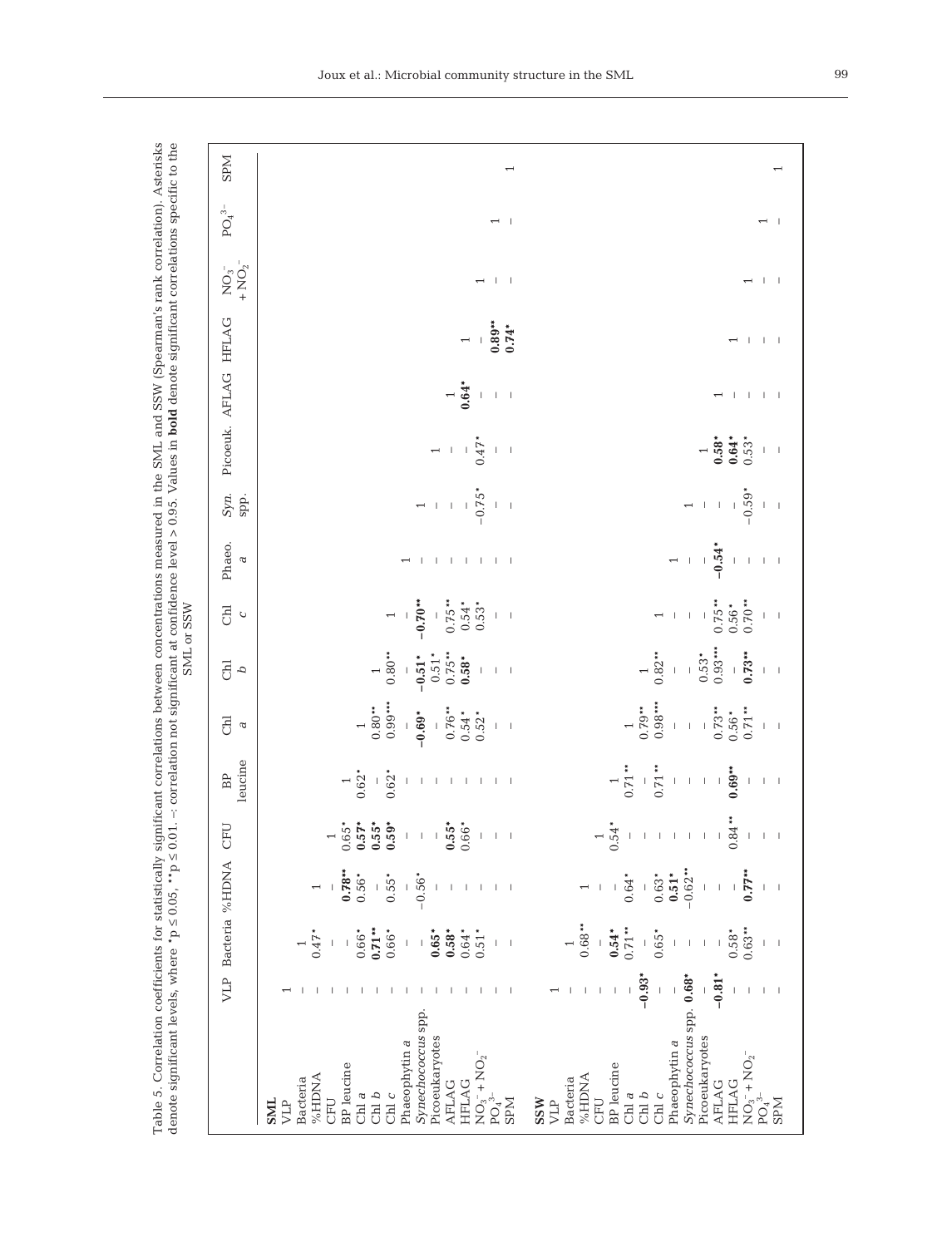#### **DISCUSSION**

Enrichment of microorganisms in the SML could result from different processes: (1) enhanced growth in the SML due to elevated resource availability (Lion & Leckie 1981), (2) transport from subsurface waters to the SML by bubble scavenging of surface-active organic solutes and particulate matter (Carlucci & Bezdek 1972), or (3) lower loss processes in the SML due to inhibition of predators (viruses, heterotrophic protozoa, and metazoa). VLP, heterotrophic bacteria, autotrophic cells, and heterotrophic nanoflagellates are likely to be affected differently by these processes due to specific physical characteristics, growth requirements, and physiological adaptations. The enrichment of the SML in any of these members of the microbial community could therefore result in an SMLspecific food web structure.

#### **Virus-like particles**

In the present study, the enrichment of VLP in the SML was generally low (mean  $EF = 1.1$ ), except for September 2001 off Barcelona (mean EF = 5.1). Using a polyester screen or rotating drum skimmer to sample the SML at coastal and open ocean sites in the north Atlantic Ocean, Kuznetsova et al. (2004) found an average EF for VLP of  $~1.5$ . In our study, the virus: bacterium ratio (VBR) was similar between the SML and SSW, and ranged between 0.3 and 130, except for September 2001 when higher VBR were observed in the SML relative to SSW (130 and 27, respectively) off Barcelona. This confirms an earlier observation by Kuznetsova et al. (2004), who reported that VBR were similar between the SML and SSW (on average 2.6 and 2.4, respectively) and fairly constant on a spatial scale.

We did not observe any correlation between VLP and bacterial abundance in the SML and SSW. This is in agreement with Kuznetsova et al. (2004), but in contrast to the general view that these 2 parameters are strongly related in pelagic systems (Culley & Welschmeyer 2002 and references therein). Interactions between VLP and their hosts (heterotrophic bacteria, pico- to microautotrophic cells, and HFLAG) could be influenced by high levels of UV radiation in the SML and SSW. Based on light attenuation coefficients determined at the Banyuls site in summer (W. H. Jeffrey unpubl. data), we could estimate that intensities of UVB (at 305 nm) and UVA (at 340 nm) radiation were 24 and 14% lower in SSW (at 50 cm depth) than in the SML. UV radiation can act in contrasting ways, either by decreasing viral abundance and infectivity (Suttle & Chen 1992, Noble & Fuhrman 1997, Wilhelm et al. 1998a,b), or by inducing the lytic cycle in lysogenic viruses (Weinbauer 2004). Furthermore, UV radiation could inactivate viruses or inhibit host activities, resulting in a disruption of the common relationship observed between viruses and host microorganisms.

### **Heterotrophic bacterial abundance and activity**

Bacterial abundance in the SML was not enriched at the Barcelona site; in contrast, low but significant enrichments were observed at the Banyuls site. A recent study that used epifluorescence microscopy to enumerate bacteria and a polyester screen to collect SML water reported comparably low EF for heterotrophic bacteria along a transect from coastal to open ocean waters (mean = 1.3) (Kuznetsova et al. 2004). As observed in our study, Bell & Albright (1982) reported significant correlations between bacterial abundance in the SML and SSW, which may be indirect evidence of the accumulation of bacteria in the SML due to passive transport from the underlying water column. This is in agreement with the absence of any correlation between bacterial abundance and production in the SML (Table 5), and with the generally high correlation of different parameters between the SML and SSW (Fig. 3).

Besides total bacterial abundance, we also determined the fraction of bacterial cells with a high nucleic acid content. These cells are reported to be more active (Lebaron et al. 2001) and more prone to grazing (Gasol et al. 1999). We did not observe differences in the HDNA fraction of the bacterial community between the SML and SSW samples at either site. Similarly, studies that used microautoradiography to detect metabolizing bacteria in the SML and SSW have reported lower or similar percentages of active cells in the SML compared to SSW (Bailey et al. 1983, Hermannson & Dahlback 1983, Williams et al. 1986). Using propidium iodide to enumerate bacteria with damaged cell membranes, Kuznetsova et al. (2004) found that the percentage of bacteria with damaged membranes was frequently lower in the SML than in SSW.

A number of reports suggest that bacterioneuston are not more active than bacterioplankton (Dietz et al. 1976, Bell & Albright 1982, Bailey et al. 1983, Carlucci et al. 1985). These results are in agreement with the bacterial production values reported herein, and support the assumption that most bacteria accumulate in the SML by physical processes such as flotation. However, lower bacterial production in the SML (as reported in our study) does not necessarily indicate a lower uptake of dissolved organic carbon: bacterial growth efficiencies (BGE) may differ in the SML compared to SSW. At present, the number of comparisons of BGE between the SML and SSW is too low to allow a conclusion to be drawn (Obernosterer et al. 2005).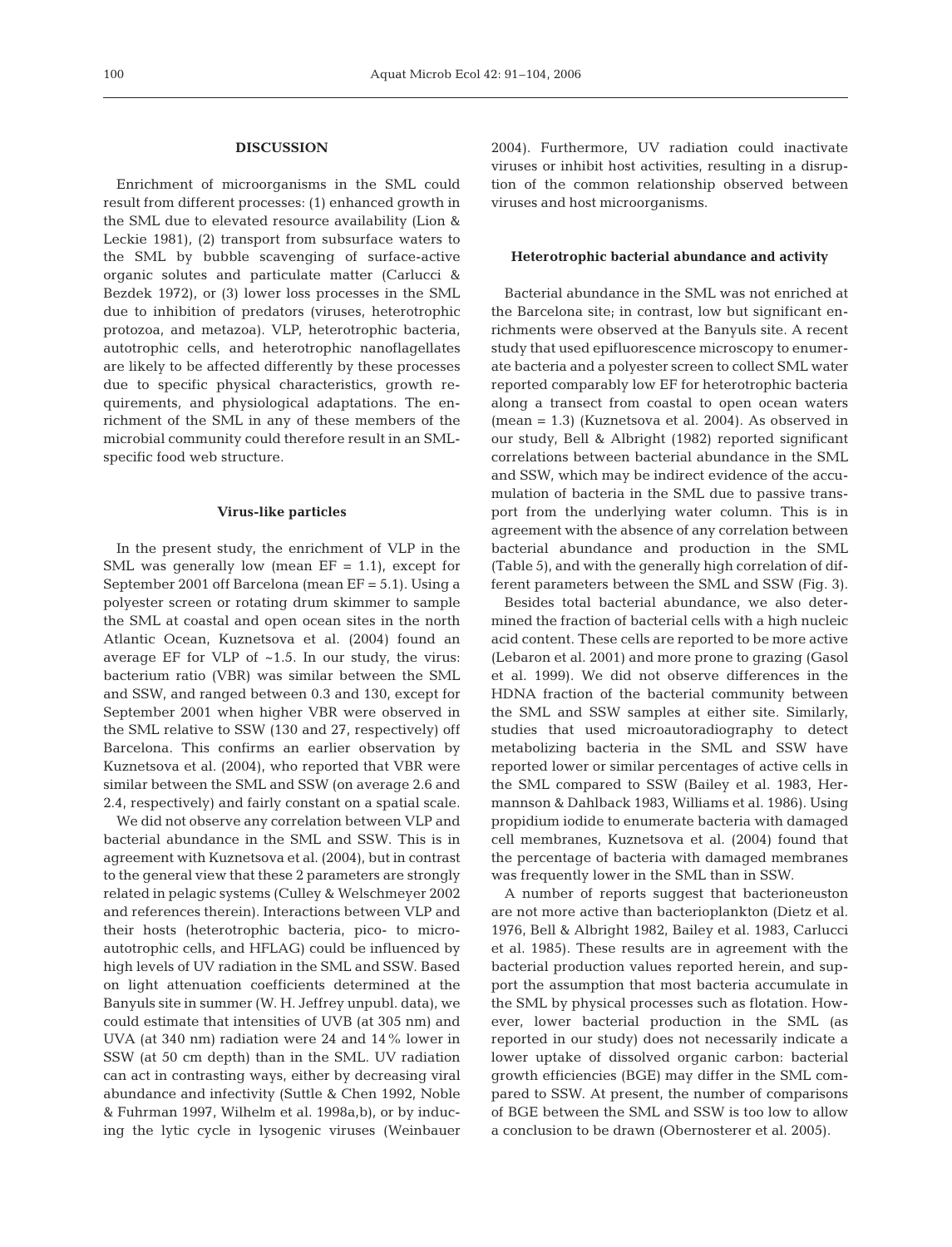# **Culturable bacteria**

CFU represent the fraction of viable bacterial cells which are able to grow on a synthetic culture medium. However, in most marine systems, they represent only a small fraction of total viable cells. Enrichment of culturable bacteria in the SML has been frequently reported (Dietz et al. 1976, Kjelleberg et al. 1979, Dahlbäck et al. 1981). The higher yield of culturable bacteria in the SML is generally explained by the fact that CFU yield increases with the nutrient concentration of the system (Zdanowski & Figueiras 1999). The EF for CFU obtained in the present study were the highest values reported for all parameters measured. The high abundance of CFU in the SML could result from electrostatic interactions between living bacteria and rising particles induced by bubble flotation. Because the pH of seawater is higher than the bacterial isoelectric point, bacteria in seawater have a net negative charge and passively attract cations (Grasland et al. 2003). This property may facilitate the adsorption of viable bacteria (including culturable cells) to rising particles as dead cells are not able to maintain their membrane potential.

Changes reported in the EF of CFU off Barcelona in June 2002 over 3 consecutive days demonstrate that CFU is a highly dynamic component of the total bacterial community. Surprisingly, CFU represented 100% of total bacterial counts on 27 June 2002. This exceptional situation was probably not due to an intensive proliferation of culturable bacteria at this time, but more likely to a passive accumulation of cells from underlying waters and from the release of wastewaters in this area (Fig. 1). Although we do not have taxonomic information on isolates from this date from Barcelona, the mean percentage of Gram-positive cells for isolates collected at this station during the year was much higher (27%) than that reported for underlying waters (6%) and isolates from the SML at Banyuls (6%) (Agogué et al. 2005). A high percentage of Grampositive cells is generally found in wastewaters (Snaird et al. 1997). Consequently, we hypothesize that the stability of the water column during the sampling period, and the release of wastewater in proximity of the sampling area before or at the time of sampling, might have contributed to the accumulation of non-marine culturable bacteria in the SML.

## **Autrophic cells**

High chl *a* enrichments in the SML are occasionally reported in polluted areas (Daumas et al. 1976) and in slicks (Carlson 1982). However, chl *a* concentrations are more often reported to be only moderately higher in the SML relative to SSW (Zaitsev 1971, De Souza Lima & Chrétiennot-Dinet 1984, Williams et al. 1986). Higher enrichments of chl *a* were observed at the most productive site (i.e. Barcelona) (Tables 2 & 3). As for bacteria, chl *a* concentrations in the SML were closely correlated to those of SSW, supporting the hypothesis of passive accumulation of phytoplankton at the surface rather than proliferation in the SML. Based on the whole data set, the ratio of bacterial C biomass to algal C biomass was significantly lower in the SML (0.6) than in SSW  $(0.9)$   $(p = 0.0035, n = 16, Wilcoxon rank)$ sum test). Differences in this ratio between the 2 layers were more pronounced off Barcelona (0.3 vs. 0.8) than at Banyuls (0.8 vs. 0.9). The phaeophytin *a*:chl *a* ratio was highly variable depending on season (range: 0 to 0.40), but was significantly higher in the SML compared to SSW ( $p = 0.003$ ,  $n = 14$ , Wilcoxon rank sum test). High contributions of pheopigments in the SML could have resulted from: (1) photo-oxidation of chlorophyll under high surface light intensities, (2) a higher grazing rate and pigment digestion by zooneuston compared to zooplankton, or (3) an accumulation of less active or dead phytoplankton at the surface. Hardy & Apts (1984) rejected the latter because they found a unique phytoneuston species composition and similar percentage of dead cells in the phytoneuston compared to the phytoplankton.

The species composition of microalgae in the SML frequently differed from that in SSW (Williams et al. 1986, Hardy & Apts 1984, 1989). The tendency towards a dominance of small flagellates and small pennate diatoms in the SML has been previously reported (Hardy 1973, Hardy & Apts 1984, 1989). In our study, we did not observe significant differences in the chl *b*:chl *c* ratio between SML and SSW ( $p = 0.850$ ,  $n = 16$ , Wilcoxon rank sum test), which suggested that there was no preferential enrichment of chlorophytes or chromophytes in the SML. However, we observed that the contribution of AFLAG C biomass to overall algal C biomass was significantly higher in the SML than in SSW (25.7 vs. 12.2%) ( $p = 0.0113$ ,  $n = 16$ , Wilcoxon rank sum test). Differences between the 2 layers were more pronounced off Barcelona (26.5 vs. 9.1%) than at Banyuls (24.9 vs. 15.3%). AFLAG was also the only biological parameter for which no relationship in abundance between the SML and SSW was observed (Table 4). This fact supports the hypothesis that AFLAG do not only accumulate in the SML by advection but also proliferate in this environment. In support of this, we observed a high rate of enrichment in AFLAG at the Barcelona site during 3 consecutive days in June 2002 (Fig. 2). AFLAG cannot be viewed only as primary producers because mixotrophy is largely extended in autotrophic planktonic protists under conditions of inorganic nutrient limitation (Stoecker 1998). In coastal marine envi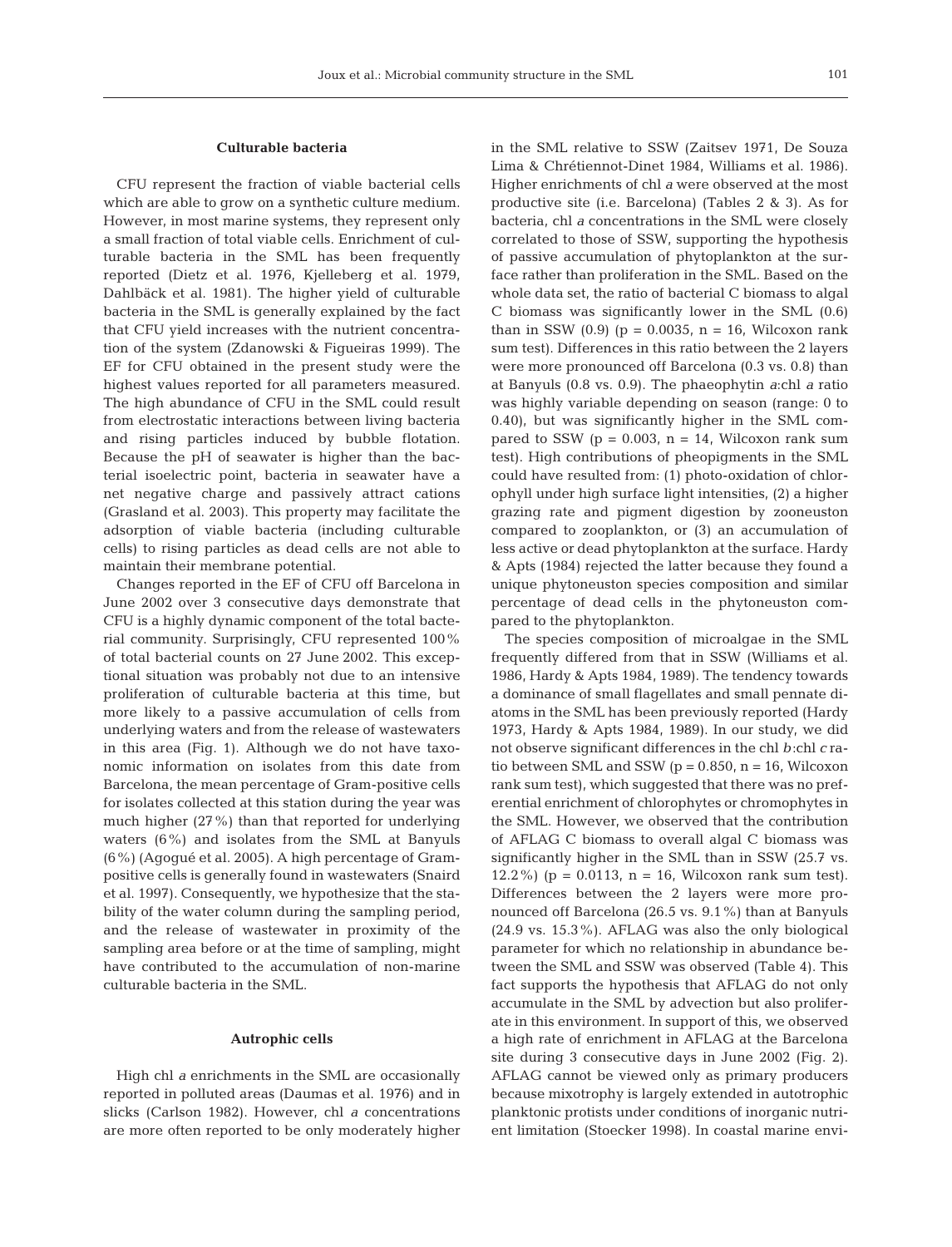ronments, AFLAG may account for >50% of flagellate bacterivory in summer and somewhat less in winter (Epstein & Shiaris 1992, Hall et al. 1993, Havskum & Riemann 1996).

At present, little information is available on the abundance of picoautotrophs in the SML. High  $(-100\%)$ , moderate  $(-33\%)$ , and low  $(<8\%)$  contributions of picophytoplankton to algal C biomass were observed in SSW at both sites in September 2001, June-July 2002 and March 2002, respectively. Our results obtained from flow cytometry demonstrated that *Synechococcus* spp. and picophotosynthetic eukaryotes were significantly but weakly enriched in the SML at Banyuls, but not at Barcelona. Consequently, the contribution of picoautotrophic cells to algal C biomass in the SML was in most cases fairly similar to that measured in SSW excepted off Barcelona in June 2002. During this cruise (characterized by a high enrichment of chl *a* in the SML), the contribution of picoautotrophic cells to total algal C biomass decreased in the SML (from 14 to 5%) and increased in SSW (from 15 to 58%) over the 3 d period. In contrast, the contribution of AFLAG to algal C biomass increased in the SML (from 17.2 to 72.5%) and decreased in SSW (from 32.3 to 11.8%) during the same period.

#### **Heterotrophic nanoflagellates**

Our results showed that HFLAG are one of the most enriched microorganisms in the SML. The accumulation of HFLAG may have significant consequences for the structure of microbial food webs operating in the SML. Grazing activity of HFLAG was not measured in this study and, to our knowledge, has never been measured in the SML. However, the lower ratio between bacterial abundance and HFLAG (11 640 vs. 31 700) observed in the SML relative to SSW suggested that grazing rates of HFLAG on bacteria are higher in the SML. A positive correlation between the abundance of HFLAG and heterotrophic bacteria was observed in both the SML and SSW. This suggested that the low enrichment of bacteria observed in our study might have resulted from a high grazing activity of HFLAG. Microzooplankton were not considered in this study, due to the inadequacy of the metal screen to sample this type of organism (Agogué et al. 2004), but should be considered in further studies to investigate their role in the regulation of nanoplankton at the air–water interface.

# **CONCLUSION**

We have shown that despite considerable differences in SSW characteristics between the Barcelona and Banyuls sites, the EF of biological and chemical parameters were similar at both sites with the exceptions of chl *a*, *b*, *c*, and AFLAG. For those parameters, a greater EF was found at the more productive area (i.e. Barcelona site). Most of the biological parameters measured in the SML correlated well with corresponding SSW concentrations, which supported the idea that SSW are the major source of microorganisms for the SML. However, AFLAG did not fit into this general rule, which suggested that these organisms may also proliferate in the SML and do not only accumulate by physical transport.

Our results also clearly demonstrated that not all components of the microbial food web are equally enriched in the SML. Both heterotrophic and autotrophic organisms in the SML were less enriched in the pico cell size fraction compared to the nano cell size fraction. AFLAG and HFLAG might be better adapted to survive and/or proliferate in the SML than smaller cells, due to higher resistance to stresses like UV (Buma et al. 2001). This can lead to some modifications in the functioning of the microbial food web. The other characteristic of the SML is a lower ratio of bacterial C biomass to algal C biomass relative to SSW. However, due to distortions in the metabolism of both communities in the SML, this change in biomass ratio does not necessarily mean that the production:respiration ratio is higher in the SML. A recent study showed that heterotrophic processes effectively dominate over autotrophic production in the SML at oligotrophic sites in the Mediterranean Sea, whereas autotrophic processes balanced or exceeded heterotrophic processes in SSW (Obernosterer et al. 2005). Further investigations are required to measure interactions between biological components in the SML (e.g. grazing rates of bacteria and autotrophic cells, viral infection), to fully understand the functioning of microbial food webs in this environment. Furthermore, these studies should be performed within a broad range of trophic conditions including offshore waters (oligotrophic systems) to determine the potential role of the SML in oceans.

*Acknowledgements.* This work was supported by the European Commission (Research Directorate—General, Environmental Research, Marine Ecosystems) through the AIRWIN project 'Structure and role of biological communities involved in the transport and transformation of persistent pollutants at the marine AIR-Water Interface' (contract EVK3-CT2000- 00030), which is part of the EC IMPACTS cluster. We thank J. Albaigés for suspended particulate matter analysis, and A. Grémare and Y. Desdevises for helpful comments on statistical analysis. We also thank 2 anonymous reviewers for their many helpful comments.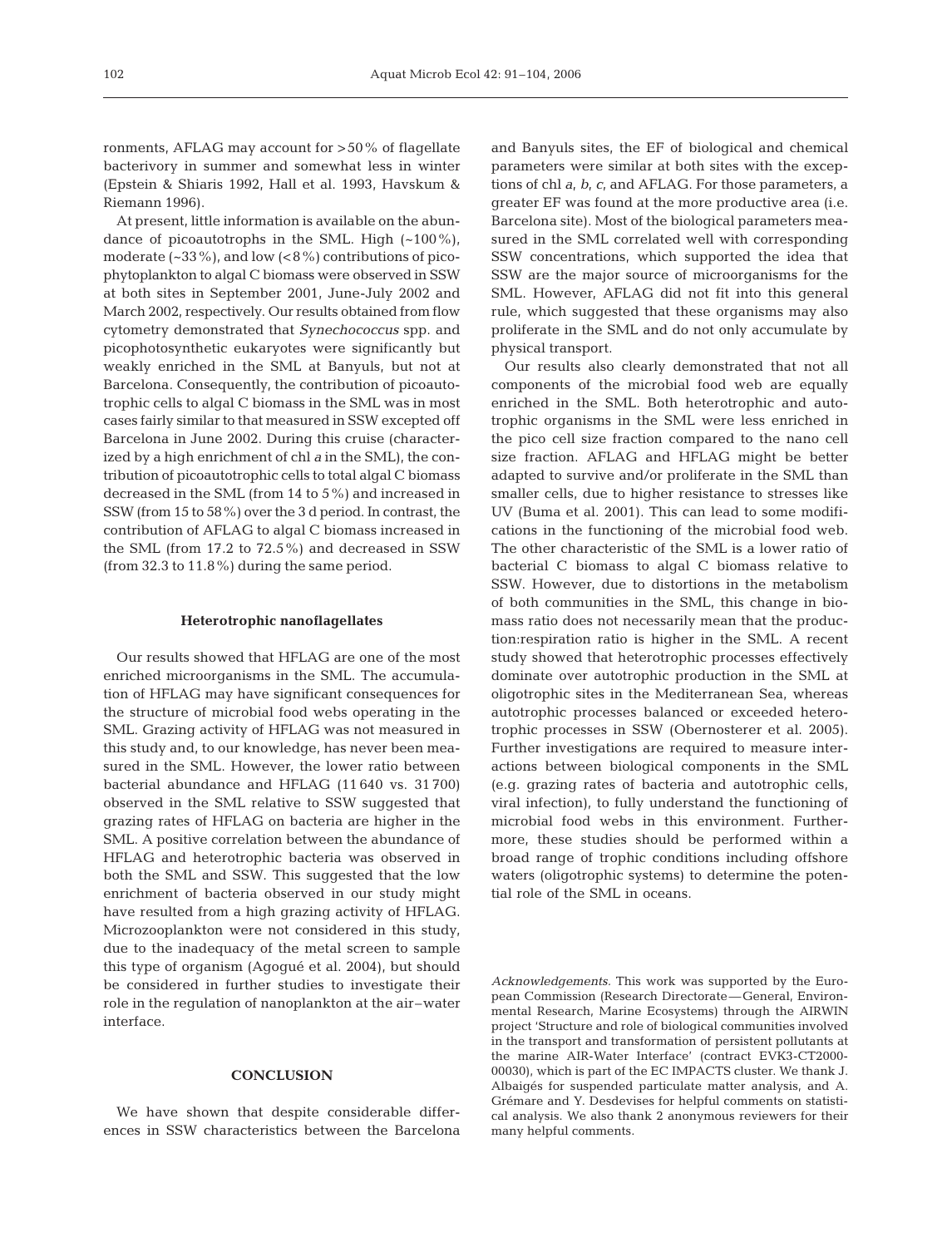# LITERATURE CITED

- Agogué H, Casamayor EO, Joux F, Obernosterer I and 7 others (2004) Comparison of samplers for the biological characterization of the sea surface microlayer. Limnol Oceanogr Methods 2:213–225
- Agogué H, Casamayor EO, Bourrain M, Obernosterer I, Joux F, Herndl GJ, Lebaron P (2005) A survey on bacteria inhabiting the sea surface microlayer of coastal ecosystems. FEMS Microbiol Ecol 54:269–280
- Bailey CA, Neihof RA, Tabor PS (1983) Inhibitory effect of solar radiation on amino acid uptake in Cheasapeake Bay bacteria. Appl Environ Microbiol 46:44–49
- Bayona JM, Fernandez P, Porte C, Tolosa I, Valls M, Albaiges J (1991) Partitioning of urban wastewater organic microcontaminants among coastal compartments. Chemosphere 23:313–326
- Bell CR, Albright LJ (1982) Bacteriological investigation of the neuston and plankton in the Fraser River estuary, British Columbia. Estuar Coast Shelf Sci 15:385–394
- Buma AGJ, Helbing EW, de Boer MK, Villafañe VE (2001) Patterns of DNA damage and photoinhibition in temperate South-Atlantic picophytoplankton exposed to solar ultraviolet radiation. J Photochem Photobiol B 62:9–18
- Campbell L, Nolla HA, Vaulot D (1994) The importance of *Prochlorococcus* to community structure in the central north Pacific. Limnol Oceanogr 39:954–961
- Carlson DJ (1982) A field evaluation of plate and screen microlayer sampling techniques. Mar Chem 11:189–208
- Carlucci AF, Bezdek HF (1972) On the effectiveness of a bubble for scavenging bacteria from seawater. J Geophys Res C 77:6608–6610
- Carlucci AF, Craven DB, Henrichs SM (1985) Surface-film microheterotrophs: amino acid metabolism and solar radiation effects on their activities. Mar Biol 85:13–22
- Chalaux N, Bayona JM, Albaiges J (1994) Determination of nonylphenols as pentafluorobenzyl derivatives by capillary gas chromatography with electroncapture and mass spectrometric detection in environmental matrices. J Chromatogr A 686:275–281
- Cho BC, Azam F (1990) Biogeochemical significance of bacterial biomass in the ocean's euphotic zone. Mar Ecol Prog Ser 63:253–259
- Culley AI, Welschmeyer NA (2002) The abundance, distribution, and correlation of viruses, phytoplankton, and prokaryotes along a Pacific Ocean transect. Limnol Oceanogr 47:1508–1513
- Dahlbäch B, Hermansson M, Kjelleberg S, Norkrans B (1981) The hydrophobicity of bacteria—an important factor in their initial adhesion at the air–water interface. Arch Microbiol 128:267–270
- Daumas RA, Laborde PL, Marty JC, Saliot A (1976) Influence of sampling method on the chemical composition of water surface film. Limnol Oceanogr 21:319–326
- De Souza Lima Y, Chrétiennot-Dinet MJ (1984) Measurements of biomass and activity of nesutonic microorganisms. Estuar Coast Shelf Sci 19:167–180
- Dietz AS, Albright LJ, Tuominen T (1976) Heterotrophic activities of bacterioneuston and bacterioneuston. Can J Microbiol 22:1699–1709
- Dupuy C, Le Gall S, Hartmann HJ, Bréret M (1999) Retention of ciliates and flagellates by the oysters *Crassostrea gigas* in French Atlantic coastal pond: protists as a trophic link between bacterioplankton and benthic suspensionfeeders. Mar Ecol Prog Ser 177:165–175
- Epstein SS, Shiaris MP (1992) Size-selective grazing of coastal bacterioplankton by natural assemblages of pigmented

flagellates, colorless flagellates, and ciliates. Microb Ecol 23:211–225

- Garrett WD (1965) Collection of slick-forming materials from the sea surface. Limnol Oceanogr 10:602–605
- Gasol JM, Zweifel UL, Peters F, Fuhrman JA, Hagström Å (1999) Significance of size and nucleic acid content heterogeneity as measured by flow cytometry in natural planktonic bacteria. Appl Environ Microbiol 65: 4475–4483
- Grasland B, Mitalane J, Briandet R, Quemener E, Meylheuc T, Linossier I, Vallee-Rehel K, Haras D (2003) Bacterial biofilm in seawater: cell surface properties of early attached marine bacteria. Biofouling 19:307–313
- Grémare A, Amouroux JM, Cauwet G, Charles F and 15 others (2003) The effects of a strong winter storm on physical and biological variables at a shelf site in the Mediterranean. Oceanol Acta 26:407–419
- Hall JA, Barrett DP, James MR (1993) The importance of phytoflagellate, heterotrophic flagellate and ciliate grazing on bacteria and picophytoplankton sized prey in a coastal marine environment. J Plankton Res 15:1075–1086
- Hardy JT (1973) Phytoneuston ecology of a temperate marine lagoon. Limnol Oceanogr 18:525–533
- Hardy JT (1982) The sea-surface microlayer: biology, chemistry and anthropogenic enrichment. Prog Oceanogr 11: 307–328
- Hardy JT (1997) Biological effects of chemicals in the seasurface microlayer. In: Liss PS, Duce RA (eds) The sea surface and global change. Cambridge University Press, Cambridge, p 339–370
- Hardy JT, Apts CW (1984) The sea-surface microlayer: phytoneuston productivity and effects of atmospheric particulate matter. Mar Biol 82:293–300
- Hardy JT, Apts CW (1989) Photosynthetic carbon reduction: high rates in the sea-surface microlayer. Mar Biol 101: 411–417
- Havskum H, Riemann B (1996) Ecological importance of bacterivorous, pigmented flagellates (mixotrophs) in the Bay of Aarthus, Denmark. Mar Ecol Prog Ser 137:251–263
- Hermannson M, Dahlback B (1983) Bacterial activity at the air/water interface. Microb Ecol 9:317–328
- Kjelleberg S, Stenström TA, Odham G (1979) Comparative study of different hydrophobic devices for sampling films and adherent microorganisms. Mar Chem 53:21–25
- Kuznetsova M, Lee C (2001) Enhanced extracellular enzymatic peptide hydrolysis in the sea-surface microlayer. Mar Chem 73:319–332
- Kuznetsova M, Lee C, Aller J, Frew N (2004) Enrichment of amino acids in the sea surface microlayer at coastal and open ocean sites in the North Atlantic Ocean. Limnol Oceanogr 49:1605–1619
- Lebaron P, Servais P, Agogué H, Courties C, Joux F (2001) Does the high nucleic acid content of individual bacterial cells allow us to discriminate between active cells and inactive cells in aquatic systems? Appl Environ Microbiol 67:1775–1782
- Lebaron P, Servais P, Baudoux AC, Bourrain M, Courties C, Parthuisot N (2002) Variations of bacterial-specific activity with cell size and nucleic acid content assessed by flow cytometry. Aquat Microb Ecol 28:131–140
- Lee S, Furhman JA (1987) Relationships between biovolume and biomass of naturally derived marine bacterioplankton. Appl Environ Microbiol 53:1298–1303
- Lion LW, Leckie JO (1981) The biogeochemistry of the air-sea interface. Annu Rev Earth Planet Sci 9:449–486
- Liss PS, Duce RA (1997) The sea surface and global change. Cambridge University Press, Cambridge